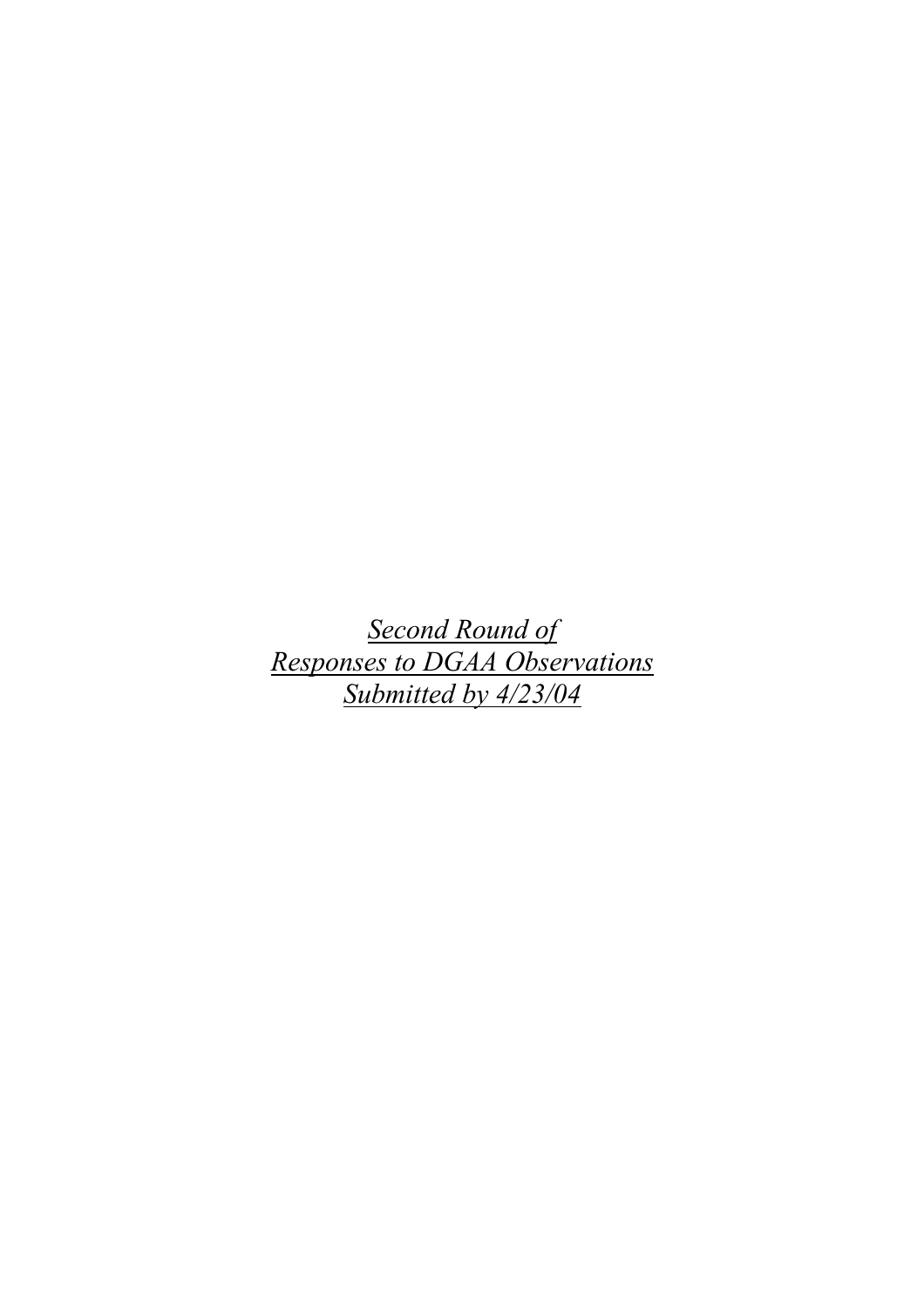### **MINISTRY OF ENERGY AND MINES GENERAL BUREAU OF ENVIRONMENTAL AFFAIRS**

## **REPORT NO. 011-2004/EM-DGAA/OC/FD/RM/OA**

| TO<br><b>SUBJECT</b> | $\sim 100$ | Director General of Environmental Affairs<br>Evaluation of the Answer to the Observations to the<br>"LNG<br>Environmental Impact Assessment of the<br>Exportation Project, Pampa Melchorita, Peru". |  |
|----------------------|------------|-----------------------------------------------------------------------------------------------------------------------------------------------------------------------------------------------------|--|
| <b>REFERENCE:</b>    |            | Writ No. 1421938                                                                                                                                                                                    |  |
| <b>DATE</b>          | ÷          | Writ No. 1454846<br>San Borja, March 22, 2004                                                                                                                                                       |  |

**PERU LNG S.R.L.** filed the Environmental Impact Assessment for the project "LNG Exportation, Pampa Melchorita, Peru". After reviewing it, the following information has been obtained:

# **BACKGROUND**

- On July 30, 2003, under cover of Writ No. 1421938, the company PERU LNG S.R.L. filed the Environmental Impact Assessment for the LNG Exportation Project, Pampa Melchorita, Peru.
- On August 14, 2003, under cover of Writ No. 1424064, the company PERU LNG S.R.L. filed the Affidavit of two professionals confirming their participation in the preparation of the EIA for the Liquefied Natural Gas Exportation Project to be carried out at Pampa Melchorita, in accordance with the letter from the consulting firm Golder Associates dated July  $25<sup>th</sup>$ , which forms part of the documents attached to letter PLNG-0003-03.
- On August 19, 2003, through Official Letter No. 1379-2003/MEM-AAM the company was notified to publish the summons for the Public Hearing that was held on October 2, 2003, at Hotel El Sausal, Panamericana Sur Km 197, Sunampe, Chincha, Ica, in the Official Gazette "El Peruano" and in a local newspaper of heavy circulation, as established in the Regulations for Citizens' Participation, Ministerial Resolution No. 596-2002-EM/DM.
- On August 19, 2003, through Official Letter No. 1381-2003/MEM-AAM, the company was notified to publish the summons for the Public Hearing that was held on October 3, 2003, in the Auditorium of the Municipality of Cañete, Lima, in the Official Gazette "El Peruano" and in a local newspaper of heavy circulation, as established in the Regulations for Citizens' Participation, Ministerial Resolution No. 596-2002-EM/DM.
- On August 28, 2003, under cover of Writ No. 1426073, the company PERU LNG S.R.L. submitted the following in respect of the Public Hearing for the "LNG Exportation Project":
	- $\Box$  Full page of the notices published in the newspaper "Al Dia con Matices" for the province of Cañete and in the newspaper "La Voz de Ica", for the province of Chincha.
	- $\Box$  A copy of the radio broadcasts contracted, indicating the number of times and the dates on which the summons must be broadcast. In Cañete, broadcasting was entrusted to "Radio Imperial" and, in Chincha, to "Radio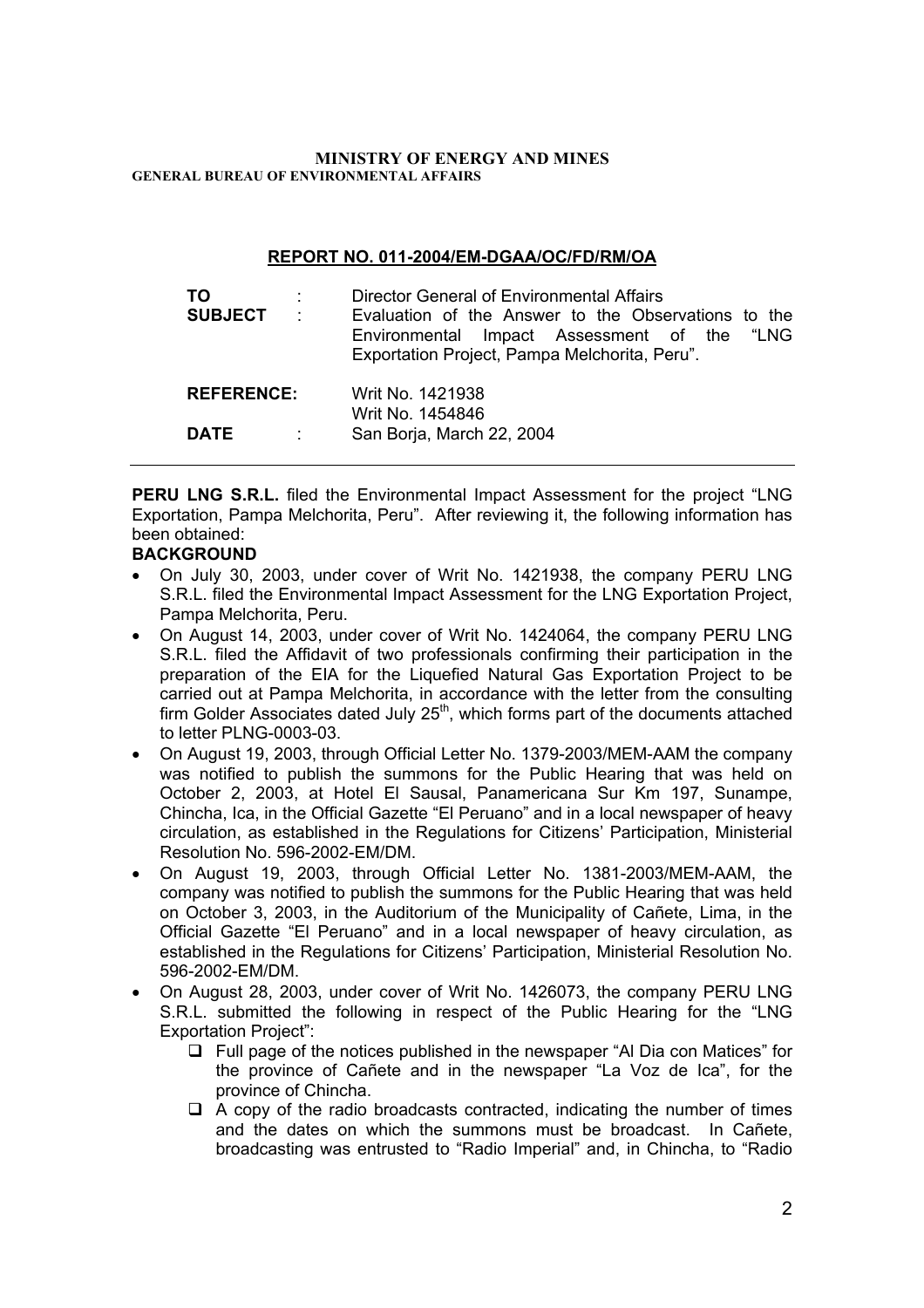Super Satelite", both considered as radios with the greatest audience in their respective provinces.

- $\Box$  A copy of the DHL waybill of the letter addressed to the Regional President sent to the Lima Region Headquarters in Huacho.
- On August 26, 2003, under cover of Writ No. 1425668, INRENA submitted Official Letter No. 521-03-INRENA-OGATEIRN where it stated that it would forward the corresponding Technical Report no later than September 11<sup>th</sup>.
- On August 26, 2003, under cover of Writ No. 1425549, the company PERU LNG S.R.L. submitted two original lists of the attendees to the Technical Meeting of the LNG Exportation Project, Pampa Melchorita – Cañete.
- On September 12, 2003, under cover of Writ No. 1428152, the Regional Government of Ica forwarded the Minutes of the Participative Workshop held before the Public Hearing of the EIA – Project for the Exportation of Liquefied Natural Gas (LNG) "Pampa Melchorita" – Cañete, which was held on September 10 at Hotel El Sausal, located at Panamericana Sur Km 197 – Sunampe – Cincha.
- On September 15, 2003, under cover of Writ No. 1428424, the company PERU LNG S.R.L. submitted the following:
	- o Return receipt of the Regional President of Lima, informing of the activities to be carried out as part of the consulting and citizens' participation process.
	- o The publications made in the newspapers "Al Dia con Matices" and "La Voz de Ica" on September 6 and 8, 2003.
	- o A copy of the radio broadcasts made in the radios with the highest audience in each of the provinces.
	- o Printed presentation used in the consultation and participation workshops held in Cañete and Chincha.
	- o A digital copy of the presentation used in the consultation and participation workshops held in Cañete and Chincha.
- On October 2, 2003 the Public Hearing of the Environmental Impact Assessment for the LNG Exportation Project, Pampa Melchorita, Peru, was held at Hotel El Sausal, located at Panamericana Sur, km. 197.5, Sunampe – Chincha Alta.
- On October 3, 2002, under cover of Writ No. 1431401, the Director of Water Safety and Surveillance, Captain SGC Carlos Lema Osores, submitted Official Letter G-500-597 to the DGAA-MEM, indicating that in Official Letter No. G-500-505 dated August 18, 2003, this Bureau informed of the arrangements made with Captain SGC Javier Gaviola Tejada, Environment Director of the General Bureau of Harbor Masters and Coastguards, requesting a technical opinion on the said projects.
- On October 9, 2003, under cover of Writ No. 1431894, the company PERU LNG S.R.L. submitted the following documents:
	- Letter from the Cerro Azul District Mayor requesting a digital copy of the EIA.
	- Reply to the District Mayor attaching the requested copy.
	- Letter sent to the Regional Bureau of Energy and Mines of Ica.
	- Letter to the Regional president of Lima (includes letter of reply)
	- Letter to the Regional President of Ica.
	- Letter to the Mayor of the Province of Cañete (2 letters)
	- Letter to the Provincial Mayor of Chincha.
	- Letter to the Chairman of the Energy and Mines Commission of Congress
- On October 20, 2003, through Official Letter No. 15163-2003-OSINERG-GFH/CGC, OSINERG submitted to the DGAA-MEM its comments on the Environmental Impact Assessment for the Project "Installation of LNG Plant" Planta Melchorita, Cañete, Lima.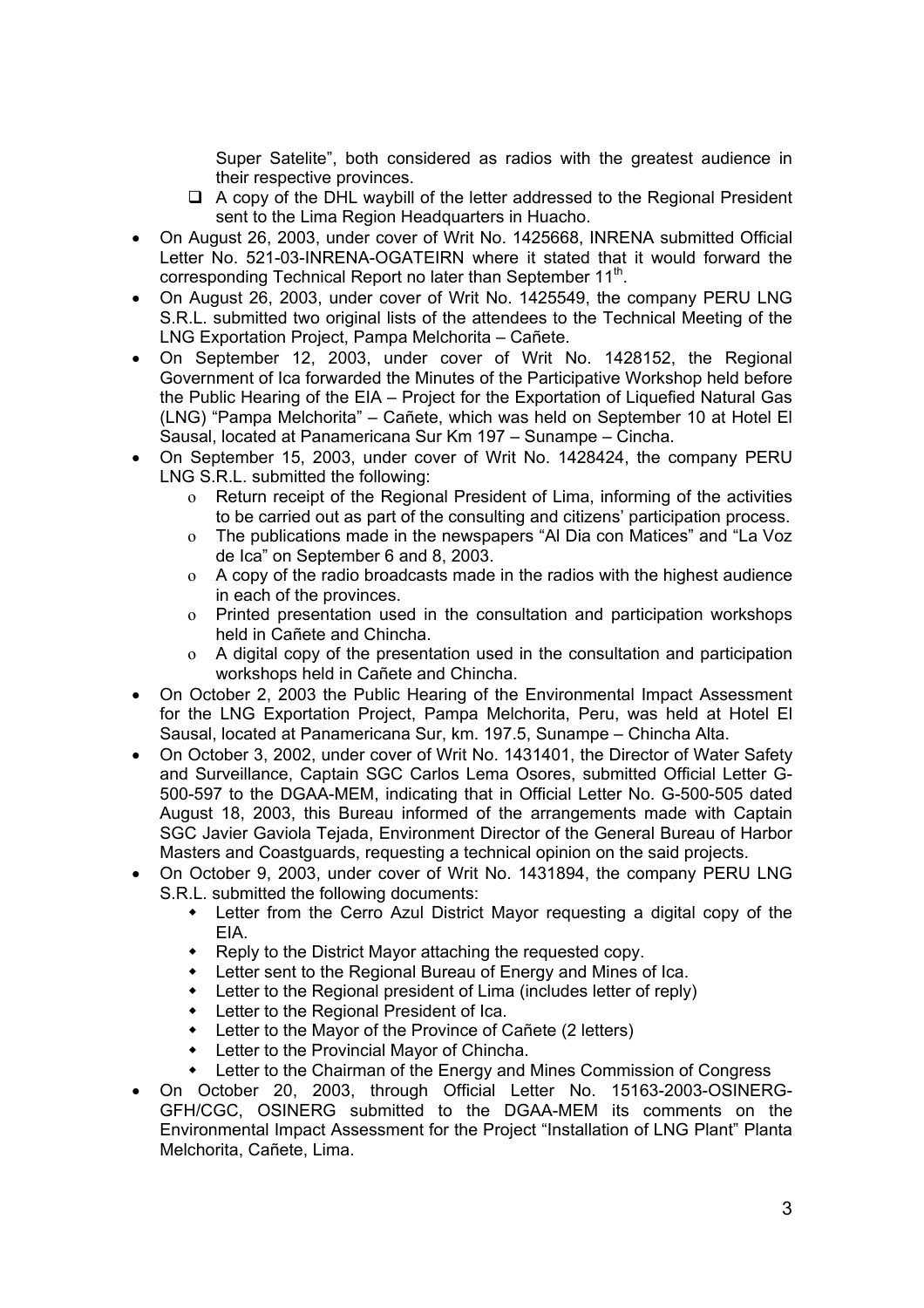- On October 29, 2003, through Memorandum No. 418-2003-MEM/DGH, the DGH-MEM forwarded its comments on the Environmental Impact Assessment for the Project "Installation of LNG Plant".
- On November 6, 2003, under cover of Writ No. 1437391 the "General Bureau of Environmental Health DIGESA" submitted Official Letter No. 7518- 2003/DG/DIGESA, forwarding its observations and recommendations contained in Report No. 8502-2003/DEEPA.
- On November 14, 2003, under cover of Writ No. 1439629 the Peruvian Institute of the Sea filed Official Letter No. 300-389-2003-PRODUCE/IMP with the DGAA-MEM, submitting its Opinion on the Environmental Impact Assessment for the Project "Installation of LNG Plant".
- On February 25, 2004, through Writ No. 1454846, the company PERU LNG S.R.L. submitted the Answers to the Observations to Report No. 029-2003-EM-DGAA/0C/RM/FD/ML.

# **OBSERVATIONS**

• Observation No. 01 item "a" has been partially answered; the company must undertake to submit the title deed to the land, before starting the construction stage.

Response: PERU LNG commits to file with DGAA, before the commencement of the construction stage, documents that prove that it is the owner of the plot of land where the Natural Gas Liquefaction Plant will be built.

• Observation No. 01 item "b" has been partially answered; the company must undertake to submit the Zoning Certificate issued by the Provincial Municipality of Cañete before starting the construction stage.

Response 01b: PERU LNG commits to file with DGAA the Zoning Certificate of the area where the Natural Gas Liquefaction Plant will be built issued by the competent Municipality, before the commencement of the construction stage,

• Observation No. 04 has been partially answered; the company must undertake to submit the Certificate of approval of the Oceanographic study issued by the Hydrography and Navigation Bureau of the Peruvian Navy, before starting the construction stage.

Response: On April 14<sup>th</sup>, 2004, PERU LNG received Official Letter N° V200-1274 from the General Bureau of Harbor Master's Offices and Coast Guards (DICAPI), whereby PERU LNG was informed that the Bureau of Hydrographic and Navigation had approved the Hydro Oceanographic Study. PERU LNG has given notice to the General Bureau of Environmental Affairs of the Ministry of Energy and Mines on April 15<sup>th</sup>, 2004 (letter PLNG 0080-04). Copies of the Official Letter from DICAPI and the letter sent by PERU LNG to DGAA are attached hereto. (See Attachment 4).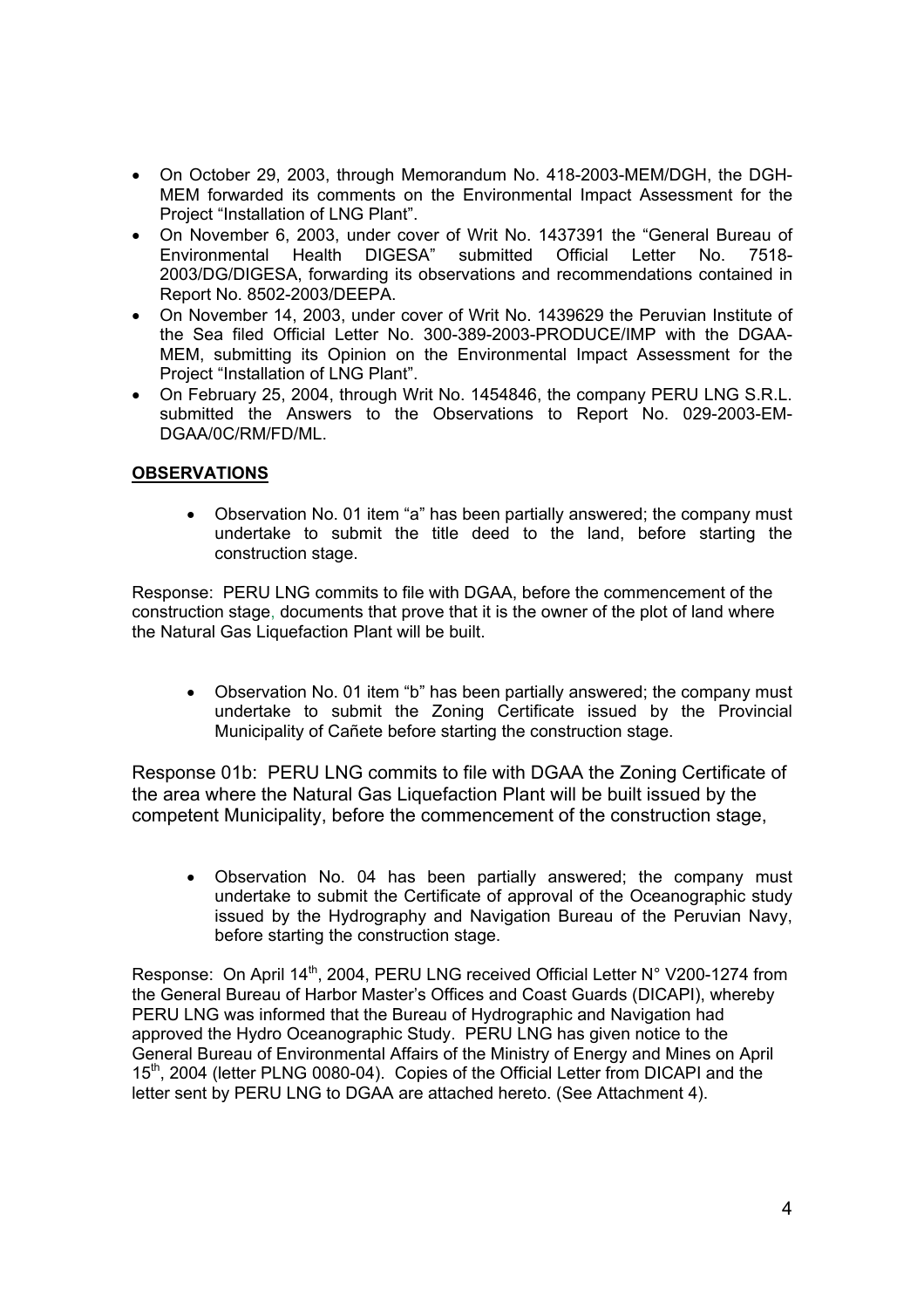• Observation No. 06 has been partially answered; the company must submit the Form of the General Employment Contract that the company will sign with the workers.

Response: The general model of Employment Contract is included hereto as Attachment 6. This model contract can be modified in keeping with the specific requirements set forth in the Law for each case, and according to the employment needs of PERU LNG, the contractor and/or sub-contractors.

• Observation No. 07 has been partially answered; the company must indicate the mitigation measures it will adopt to minimize the appearance of intermediaries during the hiring of personnel.

Response: Workers will be hired by PERU LNG, the contractor and/or sub-contractors in compliance with the commitments assumed by PERU LNG. Only in those special cases for the contract of serviceswhere highly qualified or complementary services are required, said services will be rendered in keeping with the labor intermediation mechanisms contemplated in the Law.

The company believes that avoiding the involvement of intermediaries or middlemen is of utmost importance. Accordingly, it will take the necessary measures during the hiring process, as follows:

The selection process will abide by the principles of transparency and equity. An office will be opened in the city of San Vicente de Cañete, department of Lima, and another office will be opened in the city of Chincha, department of Ica, as both areas are considered to be included within the direct area of influence of the project. The offices will be installed in areas that are easily accessible to the local population, and the exact location of the offices will be timely disclosed to the local population for its knowledge through the media.

The local population will be informed through the media (local dailies and the most listened-to local radio station) about the need to hire workers and the place where they should go to obtain additional information, also we will work an information methodology in national level, telling people that we are going to give preference to the local citizens of the area of influence for the non skill works .

The information on the requirements to be met by potential workers to be eligible for a job will be provided at these offices. This information will be available and easily accessible to interested parties. Data sheets (resumes) will also be received at these offices, which will also provide information of the selected workers and the steps they should take after being selected.

The contract to be entered into with the contractor which will be in charge of the Plant construction stage, will provide that the contractor will comply with the commitments assumed by PERU LNG in the Environmental Impact Assessment.

There will be a plan in place to oversee and control the activities carried out in relation to the hiring of personnel by the contractor or sub-contractors in order for both contractors and sub-contractors to abide by the standards applied and commitments assumed by the company. PERU LNG will directly oversee these activities.

As part of the Conflict Management and Resolution Plan to be managed by the Community Relations Management Office of PERU LNG, there will be a suggestion and grievance procedure in place for hiring issues.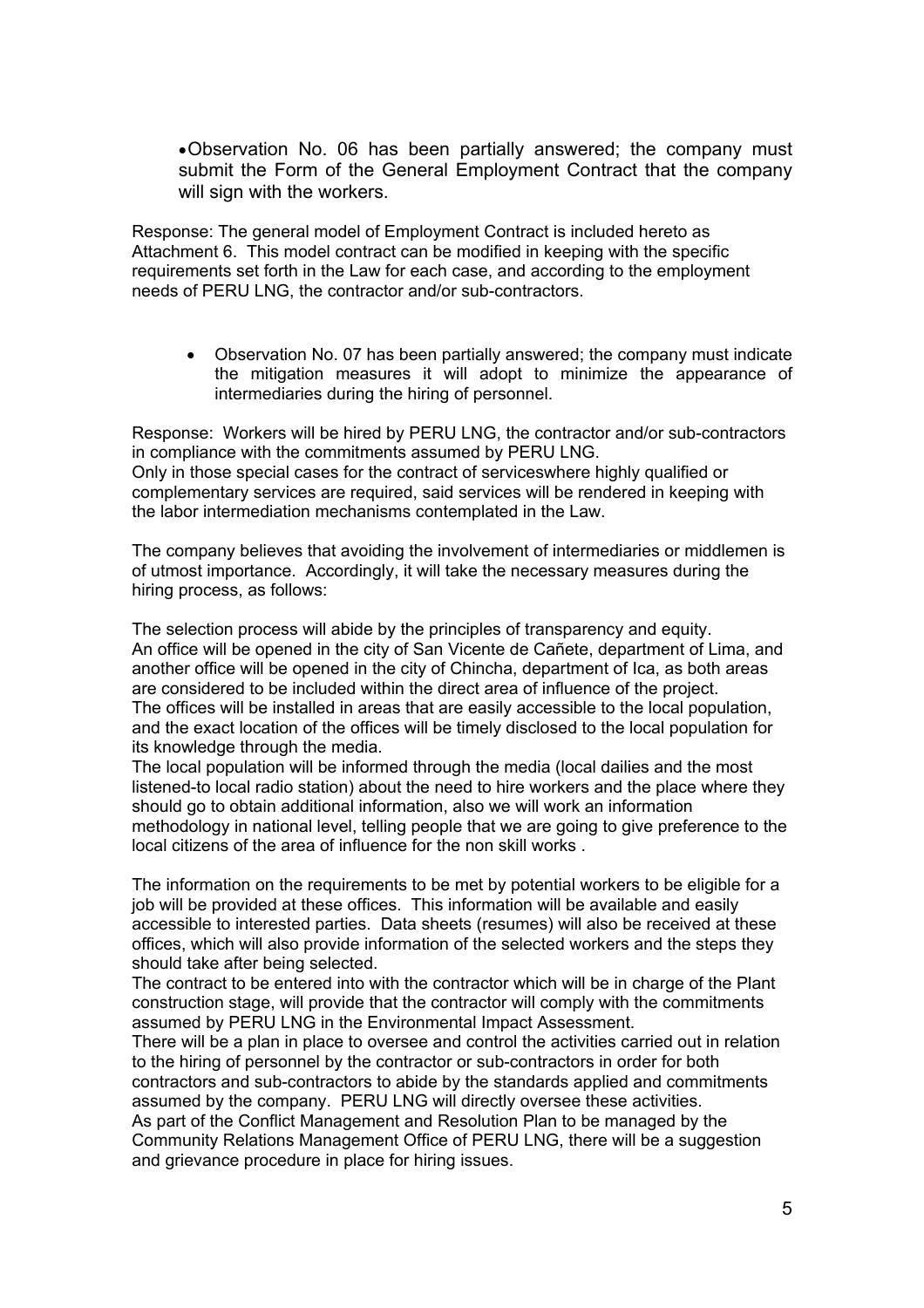PERU LNG, before starting the hiring process, has clearly expressed its position on intermediaries (middlemen) and other people who may want to take the population by surprise when they apply for a job. Therefore, during the various meetings it has held with the local population, it has clearly explained its personnel hiring parameters. This information has been disclosed to the population through the media in Cañete and Chincha.

Accordingly, the population has been informed that recruitment needs will be publicly disclosed, and the company has categorically rejected the possibility of unscrupulous people taking advantage of recruitment issues.

• Observation No., 9 has been partially answered, taking into account the limited information available it is important that there is a commitment in place to establish a baseline on employment, specifying the number of workers, date of admission, origin, age, qualification and salary. It is also important to have general economic information of the company on investment, lines of business, in order to later analyze its incidence in the regional and national framework.

Response: PERU LNG commits itself to provide the DGAA with information on the workers hired for the project. In this sense, as regards employment generation, it will report, through the Table of Social, Economic and Cultural Change Indicators, the following information: hiring date, term of hiring, number of workers, sex, age, whether they are skilled or unskilled, place of residence, general labor costs paid by the company, taxes, and other information, which will be consolidated on a monthly basis and delivered to the DGAA in a document that will be attached to the Indicators' Table.

Furthermore, PERU LNG will inform the DGAA about the investment made and the sectors covered by said investment, including number of companies that benefited from the investment within the area of influence of the project, and types of goods and services required.

Finally, PERU LNG commits itself to deliver, at the end of the construction stage, a consolidated statement containing all the information described above and any other information on any payment made in connection with permits, etc.

• Observation No. 13 has been partially answered; the company indicates that it has identified the artisan fishermen that will be affected by the project. In this regard, the strategies and programs to be developed with them should be submitted.

Response: PERU LNG has identified the fishermen who walk by and in some cases fish in the beach area. As mentioned earlier, said fishermen may continue carrying out the activities they are currently performing. Transit is only going to be restricted for safety reasons, and these reasons have already been explained to fishermen and have also been explained in the Environmental Impact Assessment.

The company is holding meetings to inform community leaders and fishermen about the environmental aspects of the project and the manner in which the LNG shipping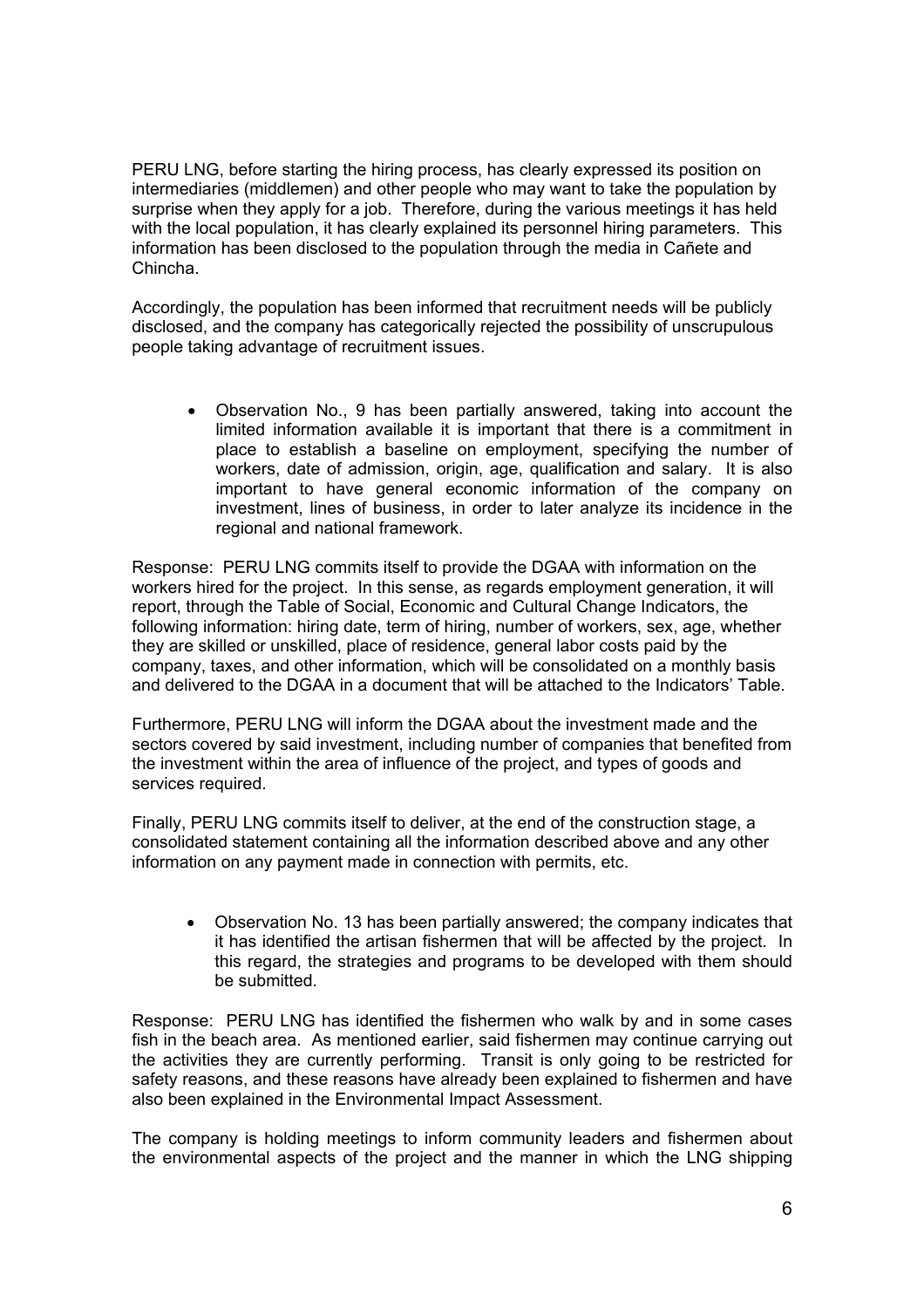terminal is going to be constructed. In said meetings, they have been encouraged to make proposals that can be incorporated into the company's Community Relations Plan.

The Community Relations Plan is being coordinated with the authorities and the population (including fishermen) in order to work together for the purpose of achieving a common objective: support the development of the area of influence. This Plan incorporates the following programs:

- Communication and consultation program;
- Environmental assessment program;
- Employment program (based on the labor needs of PLNG, the people of Cañete and Chincha being on an equal footing).
- Personnel training program (in order for local people to efficiently join the workforce, training will be provided with the support of a well-known technical training center);
- Health and safety programs;
- Conflict management and resolution programs;
- Plans and programs to manage local impacts on the community.

Strategies:

1. Timely, efficient, and transparent communication:

Talks are being directly and transparently held with fishermen and their leaders to inform them about the Project. Informative meetings are being carried out to clarify any doubt about the project. These meetings are expected to continue, for which purpose they will be called by the company, the authorities or fishermen themselves.

2. Information sources available to fishermen:

A telephone line (611 5115) and an e-mail address (gnlconsultas@huntoil.com) are available so that interested parties may contact PERU LNG (PLNG) and clarify any doubt or make any suggestion or comment.

Additionally, on our website interested parties can find information about the Project and its status. The website address (www.perulng.com) has been provided to the leaders of the Cañete and Chincha fishermen, to journalists, and to the authorities.

- 3. A Management Office in charge of dealing with queries, suggestions and/or grievances: PERU LNG has decided to have its Community Relations Management Office handle any request made by the local population or the authorities.
- 4. Honoring its commitments: One of the basic premises of PERU LNG is to honor its commitments. Accordingly, the company will honor its commitments, to the extent duly authorized officers assume said commitments. The Contract to be signed with the contractor that will be in charge of building the Plant provides that, before assuming any commitment, the contractor must obtain the authorization of PERU LNG.
- 5. Participation in the preparation of PLNG's Community Relations Plan: The participation of the people who live within the direct area of influence of the Project is very important to us. Fishermen utilizing poles and lines are included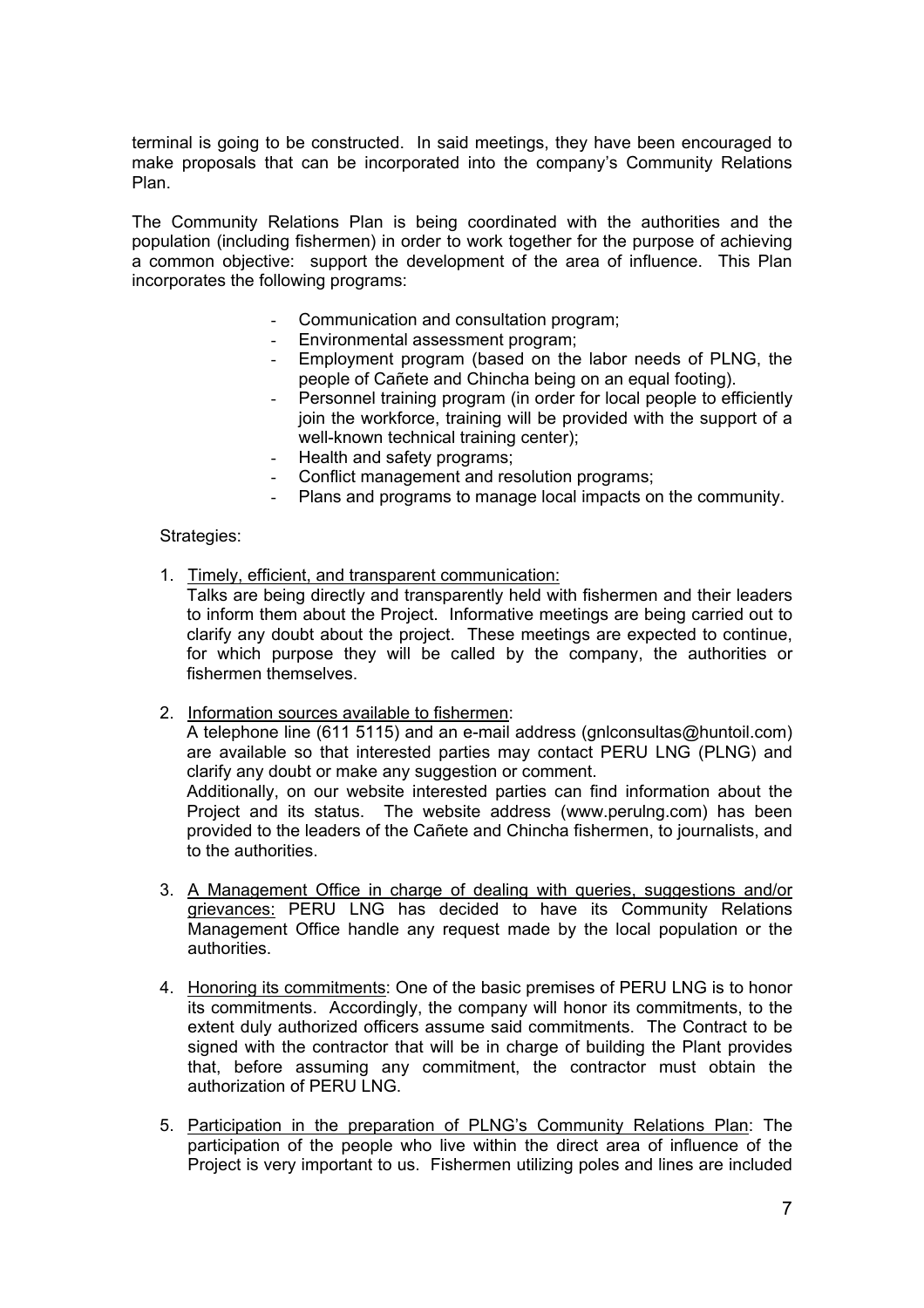in this group (shoreline surfing). They have been asked to submit their proposals so that they may be incorporated into the company's Community Relations Plan. They have been asked to prepare sustainable proposals that are in line with the work or contribution that can be made by the company with the support of both fishermen and authorities.

The proposals will be evaluated and incorporated into PLNG's Community Relations Plan if they comply with the above requirements; otherwise, the proponent will be informed thereof and of the reasons why his proposal was not included in the plan.

- 6. No expectations will be created: The company will continue working and keeping the population informed, with the intention of not create without creating expectations among the population. Information will be give in a timely manner.
- 7. Participation in monitoring activities while work is performed in the marine environment: PLNG will invite a representative of the Cañete fishermen and a representative of the Chincha fishermen to participate in the environmental monitoring activities to be carried out during the Project construction stage. Fishermen representing the Cañete and Chincha fishermen should act as their lawful representatives (elected by them) and will be trained by the company to serve as "environmental monitors".
	- Observation No. 14 has been partially answered, the company has not clearly specified whether the company, at its own initiative and taking into account both the baseline study and the dialogue process with authorities and inhabitants, it is already developing some proposed that could be discussed now with the local governments of Cañete and Chincha. The answer focuses on pointing out that both municipalities are preparing or revising their strategic Development Plans, but nothing is said on more specific initiatives by Peru LNG that could be included in the provincial plans.

Response: PERU LNG is preparing, at its own initiative and as part of the Community Relations Management program, the Community Relations Plan to be implemented by the company within the areas of influence of the Project.

This Plan will incorporate important proposals that are being made during the meetings the company is constantly holding with authorities and the population. In this way, through this participative approach, it is possible to directly incorporate the concerns of stakeholders.

For this reason, PERU LNG is coordinating with the corresponding Provincial Municipalities in order for the Community Relations Plan to be in line with the Strategic Development Plan they are currently preparing.

As part of these coordinations, the company has held meetings with the authorities and officers in charge of the planning and budget area of the Provincial Municipality of Chincha and with the General Management of the Provincial Municipality of Cañete.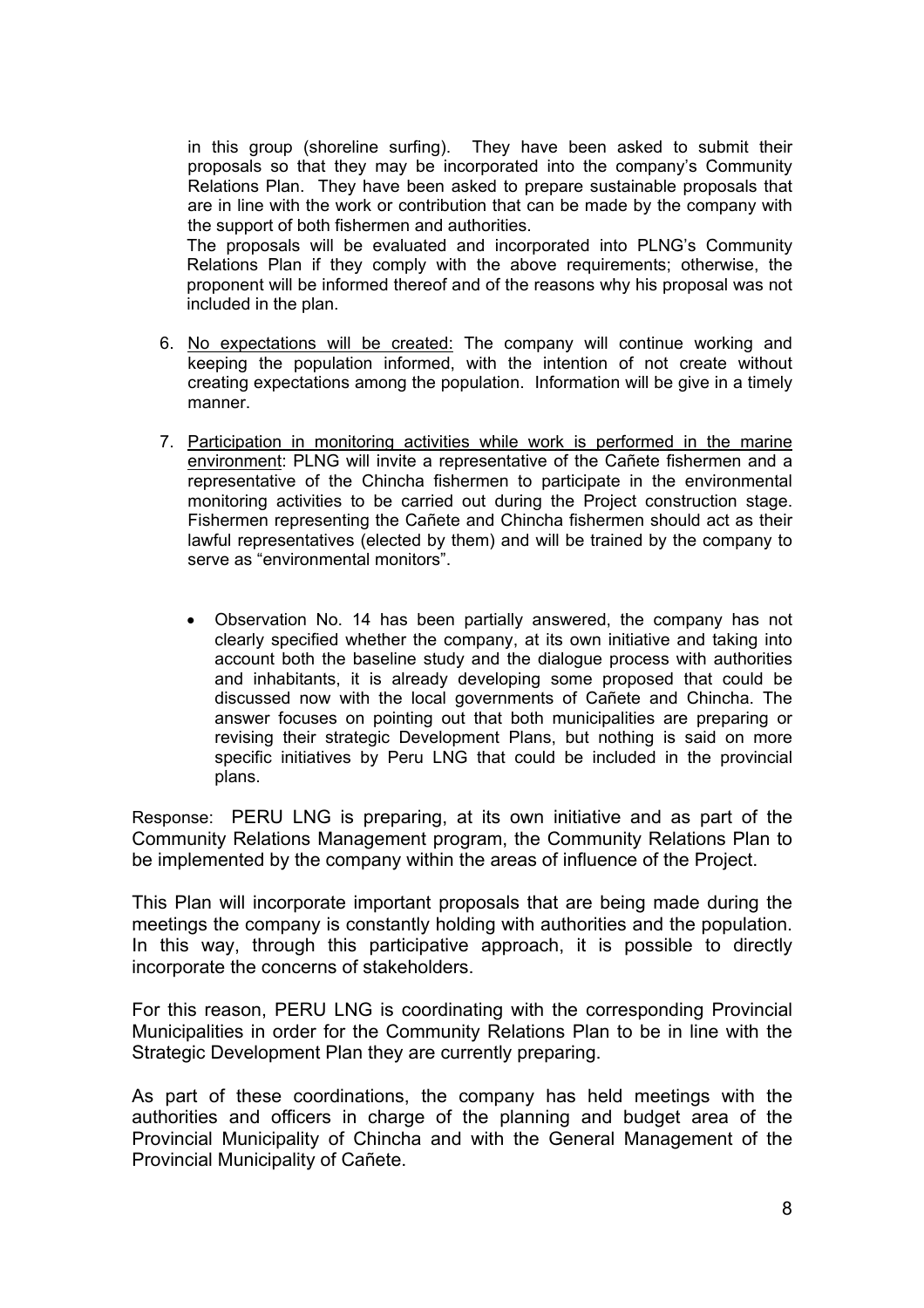In addition, the company is coming closer to the community, informing the local population about the activities it will carry out and encouraging community members to submit their proposals so that they may be incorporated into the Community Relations Plan, through the representation channels of the population (local governments).

As of this date, the company, although it has not yet completed its Community Relations Plan, has carried out, as part of said plan, a coaching and planning workshop (in March) for the management officers of the Provincial Municipality of Cañete. It has also carried out "Motivation Workshops on Team Work, Customer Service and Ethics", with the participation of authorities and workers of the Provincial Municipalities, the Prefect's Office, and the National Police in and for the provinces of Cañete and Chincha. 267 people attended these workshops.

PERU LNG understands that this effort is going to benefit users at a provincial level, and expects to continue cooperating with regional and local governments in this effort.

Observation No. 15 has not been answered; the company must submit the • General Guidelines of the Community Relations Program and undertake to submit them before starting the construction stage.

Response: The General Guidelines of PERU LNG's Community Relations Program are attached hereto as Attachment 15. Moreover, we commit to file the Final Plan of the Community Relations Program before the commencement of construction activities.

• Observation No. 16 has not been answered, the matrix attached in Annex 16 is an important progress with regard to the matrix submitted under cover of Report No. 029-2003-DGAA/OC/RM/FD/ML. However, in the change indicators with codes S3 and S4, in the column entitled "Value of the Baseline of one or more relevant indicators to measure effects", the language does not help in identifying what are the indicators to be measured. This column should only contain the text that directly refers to the indicator to be measured and not other comments or observations. The wording of the other indicators should be used as an example. On the other hand, the title of the last column of the matrix, Evolution of the indicators used in the baseline, could be changed to conform more to the contents of the texts corresponding to each indicator, since it may be seen that their purpose is to specify the periodicity to obtain information, as well as the scope of application and/or the method of gathering the information. The column Evolution of the Indicator could be added at the end or, otherwise, open a specific matrix containing only the values of the indicators that will be registered throughout time.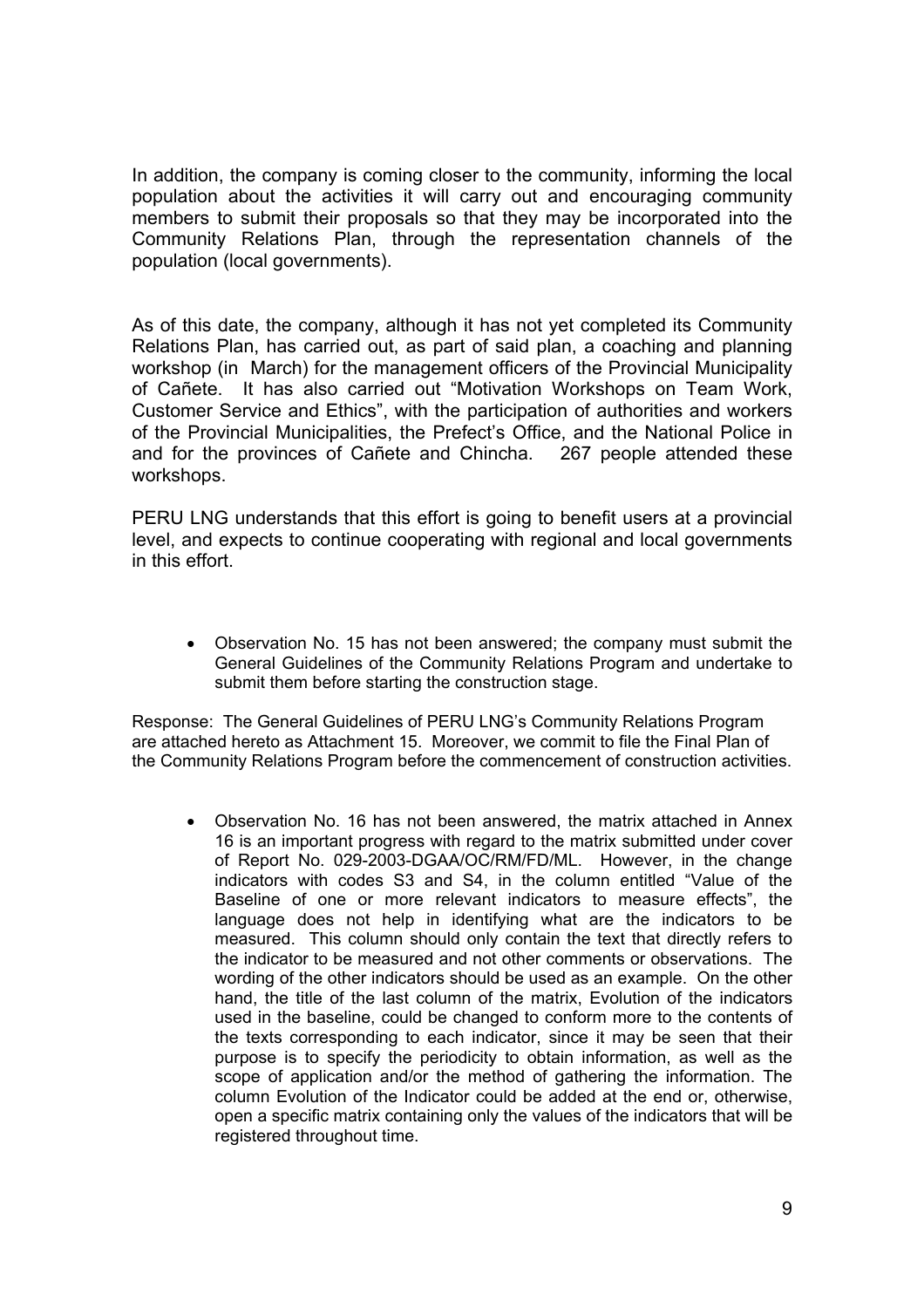Response: The modified matrix, as per the instructions given by the DGAA as part of observation 16, is included as Attachment 16.

• Observation No. 19 item "2" has been partially answered; taking into account that the total volume of rock required for the breakwater is 1,200,000  $\mathrm{m}^3$ , the company must undertake to submit the authorizations to use the quarries issued by the competent authority, before starting the breakwater construction stage.

Response: PERU LNG commits to submit to DGAA copies of all required authorizations for utilization of any quarry prior to starting construction.

• Observation No. 19 item "4" has been partially answered; the company must define the final disposal of treated grey and black water effluents during the construction and operations stage. Also, the final disposal of sludges should be defined.

Response: Black Water effluents are liquid and solid human body waste and the carriage water generated through toilet usage. Gray water effluent is domestic wastewater composed of wash water from kitchen, bathroom, and laundry sinks, tubs, and washers other than black water. Gray water does not include industrial effluents. Final disposal of treated gray water and black water discharges including the sludge of treatment plants during construction and operation stages will be as follows:

During construction stage all liquid discharges (gray effluents produced by showers or dish washing and black effluents produced by toilets) management are summarized in module MR-2 "Management of Liquid Effluents" and recent responses provided to DGAA).

During operation stage all liquid discharges management are summarized in Table RO-1.1 of Module RO-1. During construction, the primary means of treating sanitary wastewater will be with packaged sewage treatment units. The waste will undergo biological oxidation, clarification and aeration. The treated effluent will be used for irrigation purposes on site. These treatment units will receive wastewater from the construction camp, construction offices and dining facilities. Wastewater treated in these units will include all toilets, showers, floor drains and dishwashing. Any sludge removed from the treatment system will be stabilized by one of several methods to comply with US EPA and Peruvian standards for wastewater systems. The sludge will be utilized on site as a soil amendment (fertilizer).

In addition to the packaged wastewater system, chemical toilets will be utilized in work areas that are not connected to the sewage system described above. The chemical toilets will be collected and disposed by a licensed disposal contractor.

During operations phase, all sewage wastewater will be treated by a permanently installed wastewater treatment system. The system will collect all housing, office and dining facility wastewater streams. This will include toilets, showers, floor drains and dishwashing. Any sludge removed will be stabilized per US EPA and Peruvian standards and used on site as a soil amendment.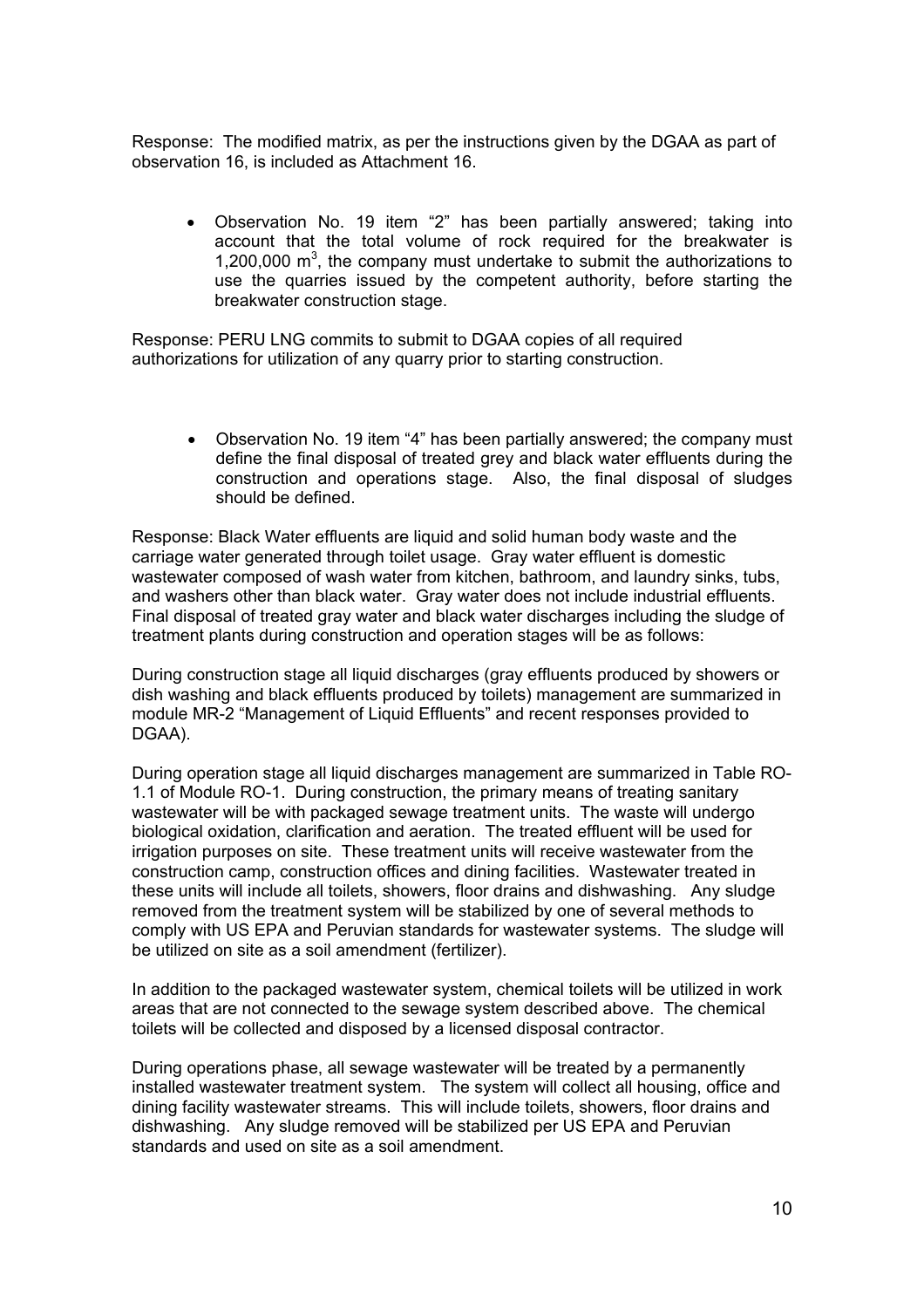Chemical toilets may be required during operations phase on a very limited basis, for example at the front gate guard post and dock area. The chemical toilets will be collected and disposed by a licensed disposal contractor.

Industrial wastewater is covered under Responses 20.5, 126 and 188 in the first round observations.

During both Construction and Operations phases, the proper operation of the sewage treatment systems will be monitored daily and inspected regularly by the onsite environmental inspector.

• Observation No. 20 item "2" has been partially answered; the company must undertake to submit a detailed study of the roads that will be used, attaching photos of the main structures and their current condition, before starting the construction stage.

Response: PERU LNG commits to provide the DGAA, before the commencement of the construction stage, with a copy of the "Route Sheet" and "Bridge Study" filed to the Ministry of Transport and Communications for it´s approval. This includes a study of the roads to be used, structures along roads (mainly bridges), and photographic material.

• Observation No. 20 item "6" has been partially answered; the company must undertake to submit a copy of the permit and of the docket approved by the Ministry of Transport and Communications for the circulation of its units, before starting construction stage.

Response: PERU LNG commits to file, before the commencement of the construction stage, a copy of the permit and file (docket) approved by the Ministry of Transport and Communications, for the operation of its transport units.

• Observation No. 20 item "8" has been partially answered; the company must undertake to submit a Road Management Plan.

Response: PERU LNG commits to file, before the commencement of the construction stage, a Road Management Plan to be implemented by the transportation company.

• Observation No. 21 has been partially answered; the company must undertake to withdraw all the equipment and structures found within the processing plant facilities, which shall not be subject to the approval of the locality.

Response: PERU LNG commits to submit a closure plan that will include the removal of equipment and structures as required by the governmental agencies having jurisdiction. Under no circumstances will any equipment, machinery, tanks, etc. containing any lubricants or other hydrocarbon products, industrial fluids or wastes be abandoned by PERU LNG on the site.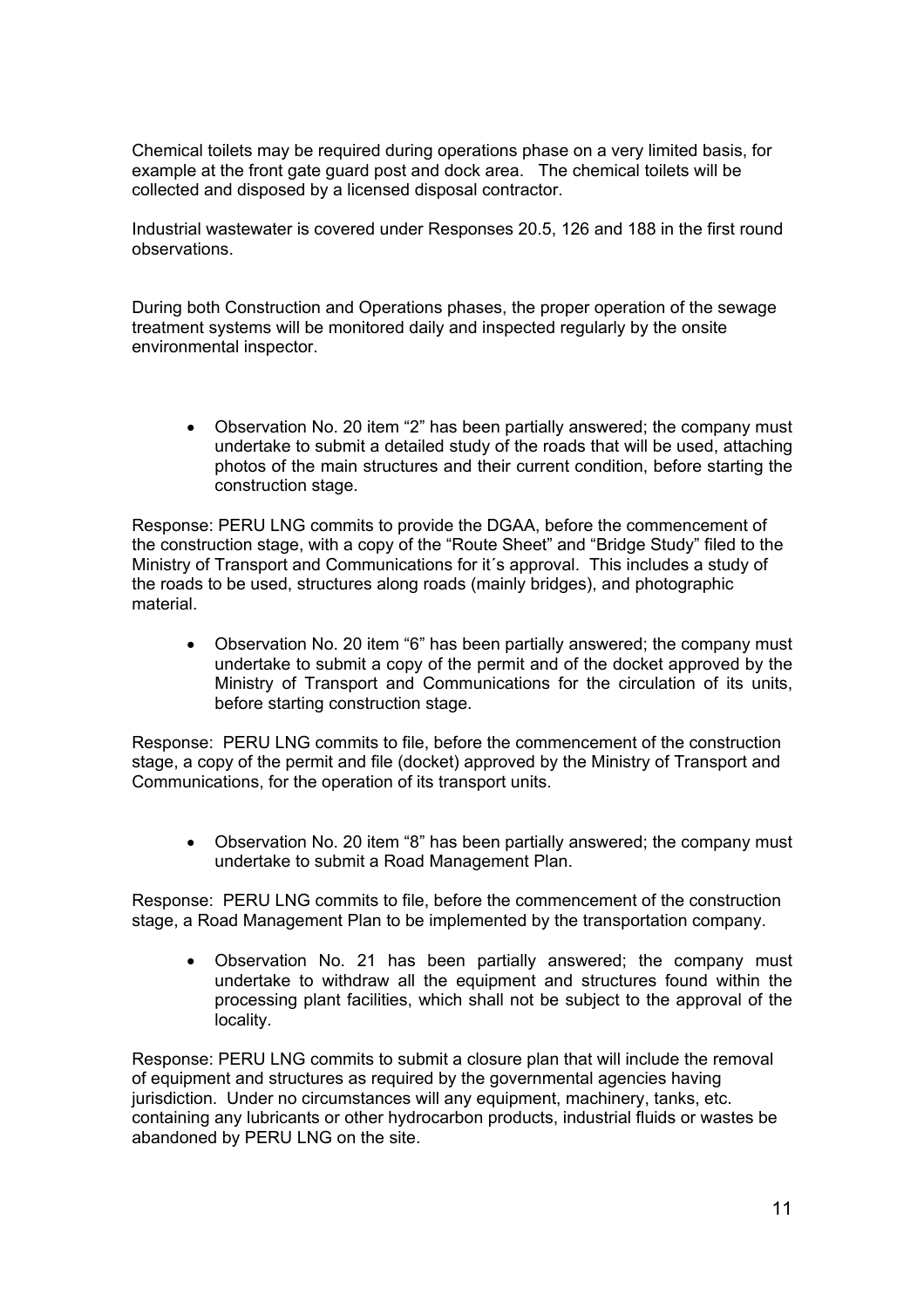• Observation No. 30 item "4" has been partially answered, the sand jet cleaning method significantly increases the dust impact and if it is associated to oxide it is even more harmful. The company must submit the design and procedure of the proposed method; as well as the treatment and final disposal of the solid wastes containing iron and sand.

Response: A generalized procedure is provided in Attachment 30.4c. Sandblasting contractor procedures will be reviewed and amended as necessary to meet the requirements outlined in Attachment 30.4c as well as more detailed procedures that may be provided by the prime contractor. Although hazardous sandblasting waste is not expected, precautions as outlined in the referenced attachment for testing, to ensure proper disposal, and to minimize personnel exposure to dust will be taken.

• Observation No. 30 item "8" has been partially answered; the company must undertake to submit a Specific Management Plan identifying the design of the structures of the site where hazardous chemicals will be stored and training of personnel on personal protection and handling of hazardous chemicals, before starting the construction phase.

Response: PERU LNG commits to submit a site specific Management Plan for the storage, handling, and personnel protection for hazardous chemicals and hazardous wastes prior to their use in the construction phase.

• Observation No. 31 has been partially answered; the company must indicate and attach the standard for the Maximum Permissible Limits of soil quality in Hydrocarbons to be used by the company.

Response: The maximum permissible limits of hydrocarbon in soil will be 5.0% by weight. The standard is included as Attachment 31. PERU LNG commits to follow the standard that is attached.

• Observation No. 32 has not been answered; the company must undertake to take Terminol 55 outside Peru and submit the contract or agreement signed with the company in charge of final disposal.

Response: PERU LNG commits to take the waste Therminol 55 product out of Peru. To this end, the product will be stored in sealed drums or other containers to prevent leaks and spills and transported according to the recommendations contained in the product's Material Safety Data Sheet (MSDS) and in the Peruvian regulations in force. It is estimated that Therminol 55 will not degrade until after 15 or more years in service.

A copy of the contract or agreement for disposal of this product will be delivered to the General Bureau of Environmental Matters (Ministry of Energy and Mines), prior to disposal of the product.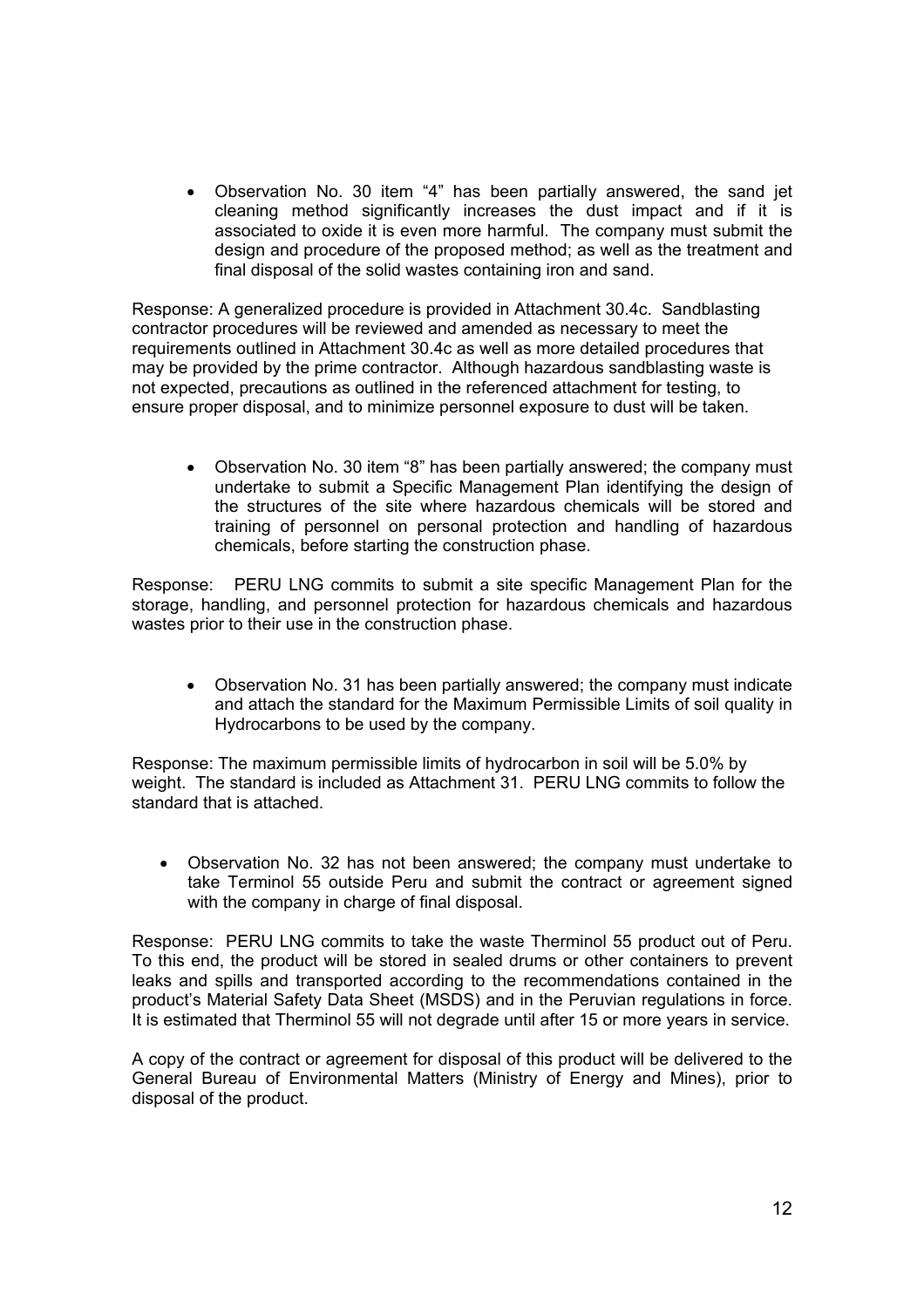• Observation No. 34 has been partially answered, the company must mention the annex World Bank guidelines that it will utilize for the safe transportation of chemical products.

Response: PERU LNG would follow "Hazardous Materials Management Guidelines" of December 2001 set by The International Finance Corporation as part of the World Bank Group. A copy of the IFC guidelines along with United Nations Transport of Dangerous Goods Model Regulations of 2003(13th revised edition) is provided as an Attachment 34 to this response.

• Observation No. 36 has been partially answered, the company must undertake to submit a georeferenced drawing indicating each of the civil works and non-industrial drainages, before starting the construction stage.

Response: Peru LNG commits to submit to DGAA a georeferenced drawing indicating each of the civil works and non-industrial drainages, before starting the construction stage.

• Observation No. 37 has been partially answered; the company must submit the design of the water-proofing system of the liquid fuel storage tank, in the form of a graph and at an adequate scale.

Response: The detailed drawing is provided as Attachment 37. This drawing is a standard containment design used for storage of hydrocarbons that is used in other plant facilities operated by Hunt Oil Company. For completeness, the description that was provided in the original response to Observation No. 37 is repeated below so it can be read with drawing to provide a complete description.

The water-proofing system for containment areas will be lined with a compacted sandbentonite seal installed over a compacted sand layer stabilized by adding 5% cement for good support. The sand-bentonite seal will then be capped with a 150 mm layer of sand-cement to protect the seal layer; areas that will subjected to vehicle traffic such as the maintenance area or refueling pad will be capped with reinforced concrete designed to sustain the axle loads

This design includes a bund wall sized to contain 110% of all liquid stored with a separate interior bund for the small gasoline storage tank. Note that a low point sump is provided in each spill containment area to facilitate any cleanup activity. The seal is made up of a sand-bentonite seal as discussed above throughout the base of the containment area and the interior sides of the bund walls. The seal is capped with sand-cement protective layer to provide permanent protection of the water-proofing system. Steps are provided for easy and safe personnel traffic."

• Observation No. 39, item "4" has not been answered; the company must clearly define the final disposal of industrial and domestic and solid wastes and their environmental management during the operations stage, which shall be submitted starting on the second year of the construction stage.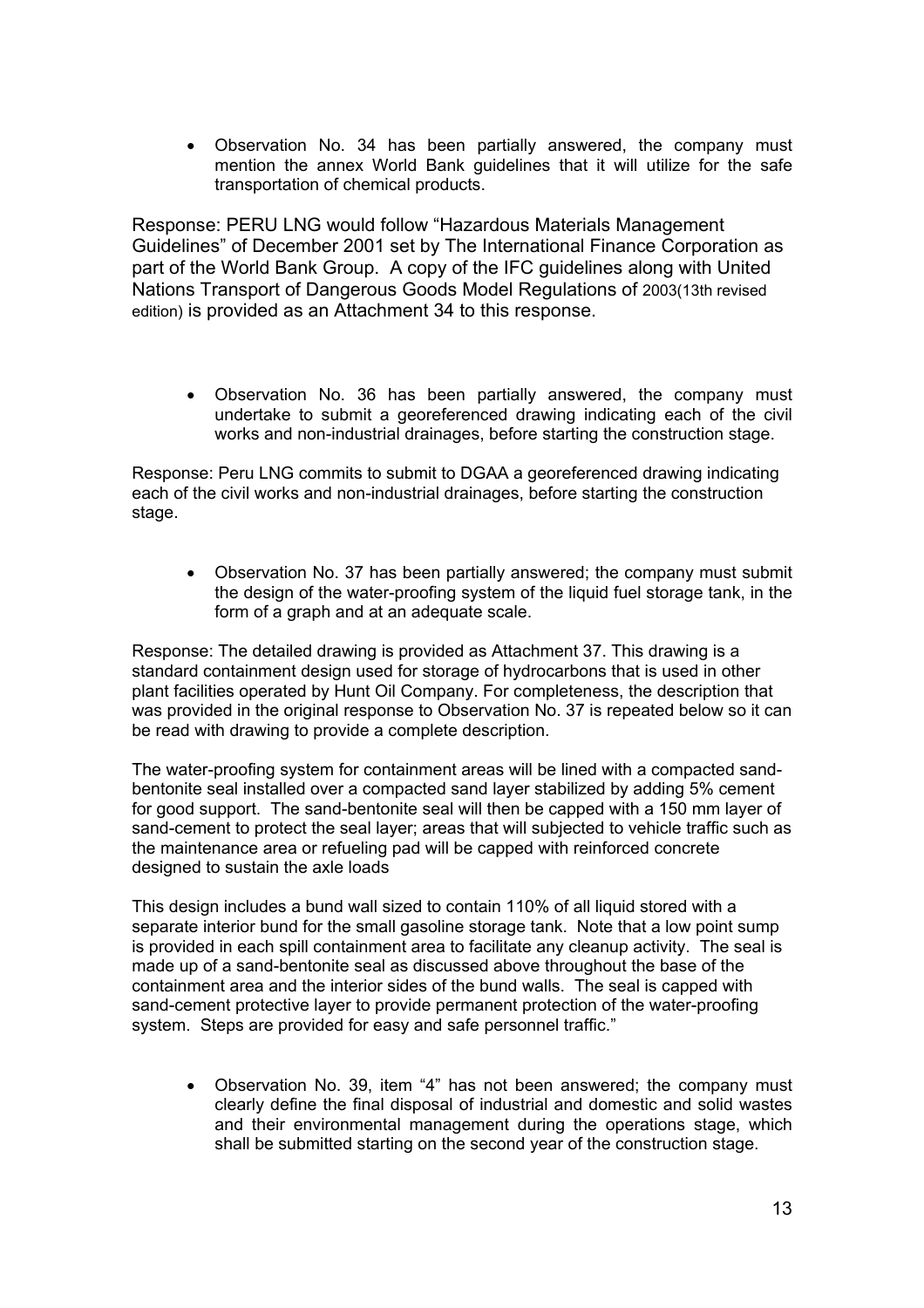Response: The environmental management and final disposal of solid wastes industrial and domestic during operation stage will be conducted as follows as indicated at the Environmental Management Plan in the EIA report Volume 1 Chapter V (See Attachment 39.4 module RO-2 Management of Solid Waste); information on solid wastes to be produced during operation stage will be updated as requested by DGAA at second year of plant construction.

Table RO-2.1 of Module RO-2 is included as Attachment 39.4.

• Observation No. 39 item "6" has been partially answered; the company must undertake to submit supporting documents of the company authorized by DIGESA that will be in charge of treating the grease and oil trap, before starting the construction stage.

Response: PERU LNG commits to submit to DGAA a copy of all supporting documents and any required permits from DIGESA for the company authorized by DIGESA for the treatment, storage and disposal of oil and grease from traps prior to their construction and use.

- Observation No. 40 item "4" has not been answered; in respect of the domestic and industrial solid wastes produced in the temporary camp, the company must undertake to:
	- o Indicate the sanitary and industrial landfill it will use for final disposal.
	- o Undertake to submit supporting documents of the company authorized by DIGESA that will be in charge of gathering, transportation and final disposal, before starting the construction stage.

Response: Prior to their use, PERU LNG commits to submit to DGAA any supporting documents and DIGESA authorizations for any sanitary and industrial solid waste landfills that will be used and for any companies hired to collect, transport, and dispose of the solid wastes.

• Observation No. 43 has been partially answered; the company must submit a copy of the studies conducted to determine the best location of the Project.

Response: The search and analysis for selecting potential export terminal locations started in mid 2001 as part of the prefeasibility study to assess the potential for liquefying natural gas from the Camisea pipeline system and loading the LNG onto ships. The search evaluated sites over the entire coast of Peru between Lima and Pisco, excluding the Paracas National Park, for potential terminal locations that would have access the Camisea natural gas pipeline system. Attachment 43a shows the summary of a marine assessment of potential options for selecting a ship loading terminal along with field observations of land conditions and considerations that was made at this early study stage.

These alternative locations were then inspected and compared further by a multidisciplined technical and environmental team. Decisions were undertaken during the field work based on site meetings, telephone conferences and team technical discussions to refine the list by optimizing the marine and land use requirements to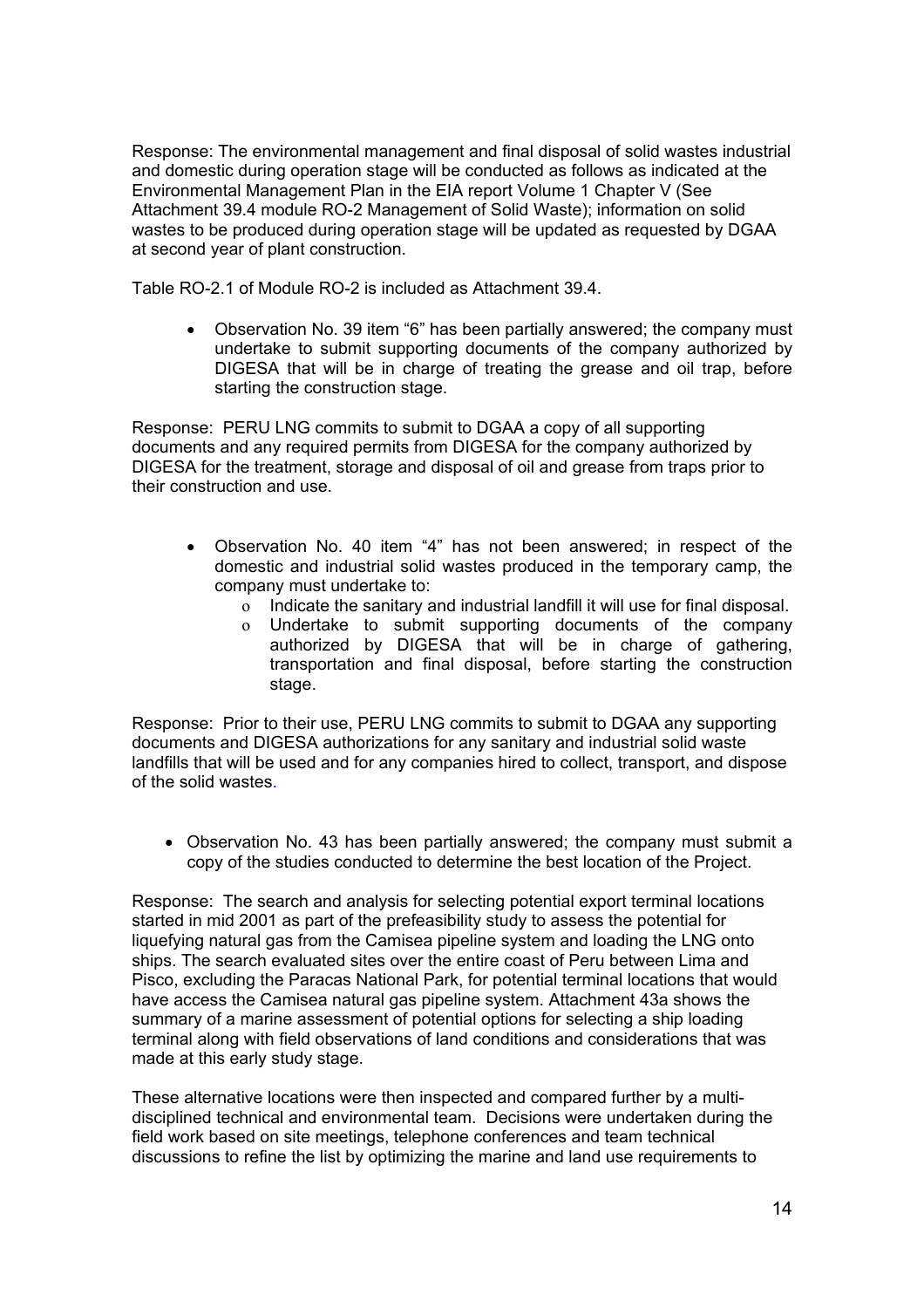produce a short list of potential sites of interest that would be examined in greater detail. This refined list and short list was provided in our Attachment 23a included in the PERU LNG responses to the set of DGAA observations dated November 14, 2003. The summary sheet from this earlier Attachment 23a is provided as part of Attachment 43b along with observations from the reconnaissance report on the geotechnical and seismological considerations for the various plant locations.

• Observation No. 47.2 has been partially answered; the company must undertake to strictly comply with Resolution A.868 (20) of the International Maritime Organization (IMO) related to the California Ballast Water Management Plan.

Response: PERU LNG commits that the rules of the California Ballast Water Management Program will be followed that do not allow the change of ballast water within 200 nautical miles from the coast and unless the minimum depth is 2000 meters. This criterion complies with both the IMO Resolution A.868 (20) and the California Ballast Water Management Plan. See Attachment 47.2 IMO Ballast Water Resolution.

• Observation No. 50 has been partially answered; the supporting documents related to research in similar Desalination Plants should be submitted.

Response: Attachments 50a and 50b contain articles describing research on the effects of discharges from seawater reverse osmosis plants. In general, dilution of the concentrated discharge through dispersion is the critical mechanism to avoid harm to marine biota. Placement of the effluent discharge point from above sea level into water that is 10 m deep was determined to maximize the dilution effect in the modeled scenarios and, therefore, to minimize any impacts to marine organisms. The CORMIX model utilized indicates that the seawater salinity will be increased by a maximum of 100 ppm (0.10 ppt) at a distance of 100 meters away from the discharge point along the trajectory predicted in the model. Effects on marine biota of the salinity increase would be expected to be limited to the zone that the plume impacts prior to being diluted to levels that approach natural fluctuations in salinity.

State and federal government authorities in the United States as well as many international government authorities accept the CORMIX model as valid. The CORMIX website, <http://www.cormix.info/applications.php> lists some of the states that apply the model in regulating discharges. Additional validation studies are provided on the website at <http://www.cormix.info/validations.php>. Generalized examples of CORMIX's acceptance by regulatory authorities are provided in Attachment 50c and 50d, which are copies of introductory WebPages from the CORMIX and United States EPA websites. Attachment 50e is an article on the validity of the Cormix Model.

• Observation No. 54 has been partially answered, the company must submit a georeferenced map of the direct of the direct area of influence for the construction and operation stage of the Project.

Response: A map on the scale of 1:20,000 has been prepared to show the direct area of influence and monitoring stations selected to monitor project activities and potential impacts during construction stage (see Attachment 54.1 map 4217A). Also, a map on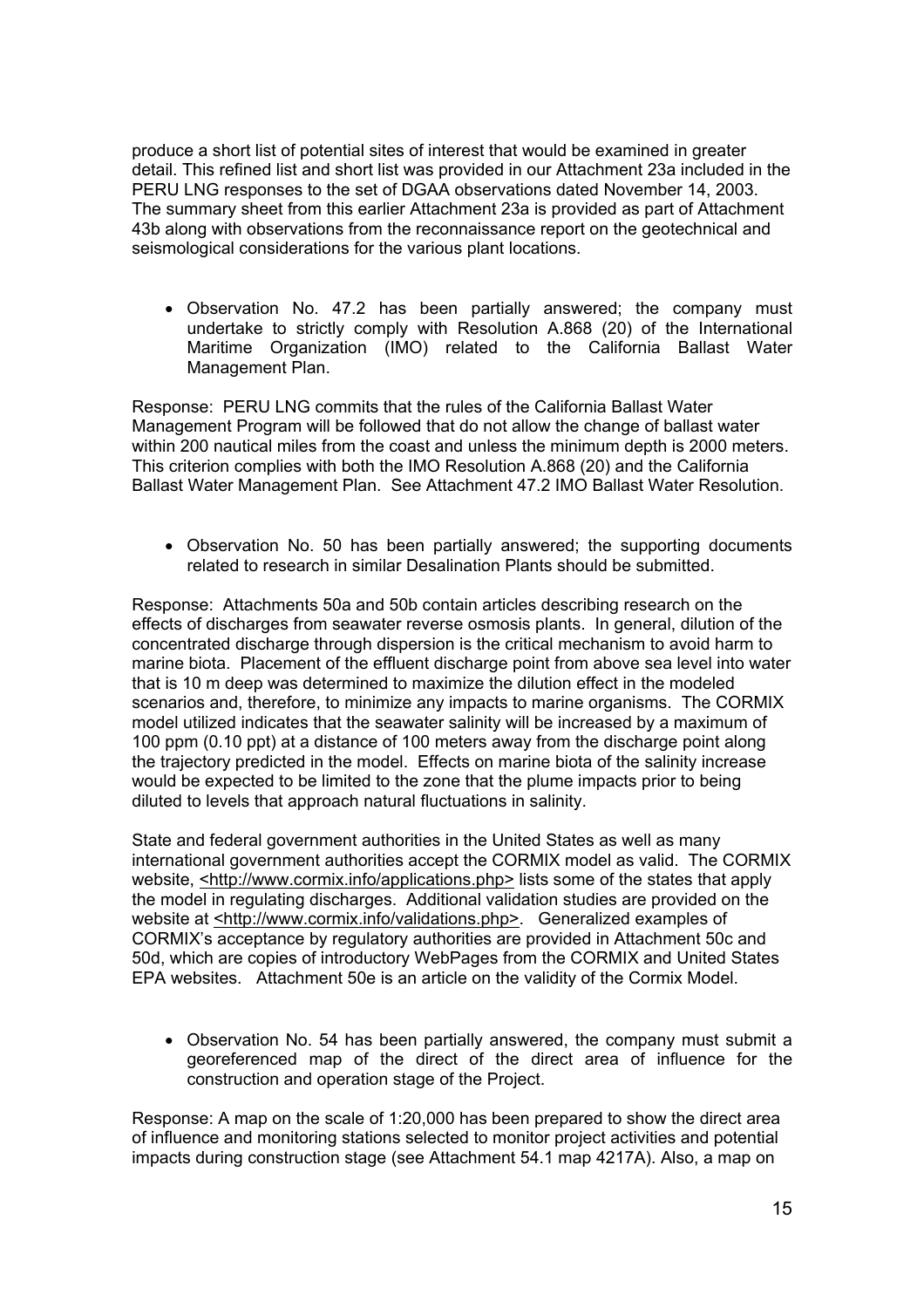the scale of 1:20,000 has been prepared to show the direct area of influence and monitoring stations selected to monitor project activities and potential impacts during operation stage (see Attachment 54.2 map 4217A).

Observation No. 58 has not been answered; the company must submit the • methodology to be used to drive the piles.

Response: Pile driving will be performed by a crane of approximately 200 tons of lift capacity, starting work from the beach bulkhead and installing the piles, pile caps and temporary work decking before moving ahead. The decking can be fabricated in large panels from steel or precast concrete and set in place in one piece for each span. The photograph below shows the same method being used to build the export terminal for the Huarmey Port Project to serve the Antimina mine.

In the photograph the following steps of the construction sequence can be seen:

• Work starts from the land area and does not use a temporary rock causeway in the sea. Also, barges or other equipment are needed to work in the breaking waves.

• A truss structure is located below the permanent deck area that can be moved ahead to hold a steel pipe pile in place for pile driving into the seabed to the depth needed to withstand the various combinations of compression, tension and torsional loadings relating to construction loads, dead loads, live loads and extreme environmental loads including earthquakes. After adjacent piles are driven to the required depth, a temporary horizontal support (bent) is installed between a pair of piles to permit a temporary decking to be installed between this new bent and the previous bent. The crane now moves ahead onto the temporary decking to move the truss structure ahead to position and drive new piles to continue the sequence.

At approximately five bents behind the crane, the installed piles are cut off at the correct elevation and permanent pile caps and bents are set in place. The temporary bents can them be removed and used again.

The permanent concrete deck can be seen in the photograph installed from the landfall to the location where the permanent pile caps and bents are installed.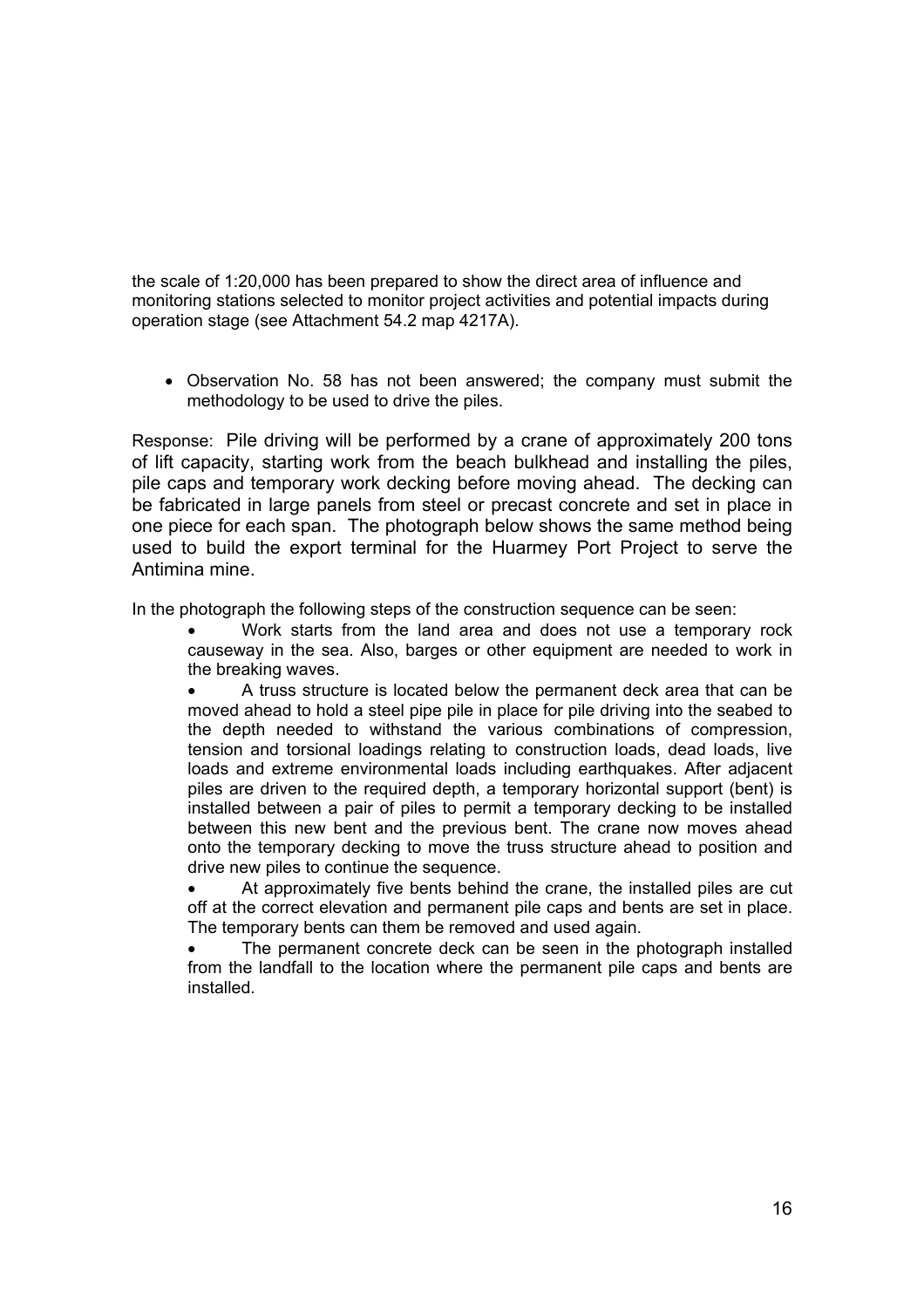

Steel pipe used for piling will be new and unused material only with the yield strength, toughness values and wall thickness selected to suit the detailed final design for the structural system. The chemical and physical properties of each pipe will be recorded and maintained in the as-built record.

The construction contractor will select a diesel pile driving hammer to provide the calculated striking energy per blow and speed needed for the seabed material and depth of penetration needed for the final pile design. Preliminary pile driving analysis indicates that a large pile-driving hammer with a striking weight of around 10,000 kgs would be suitable for this application with a maximum rated energy of around 330 kilo joules and capable of approximately 40 blows per minute. This pile driving hammer assembly has a total weight of 20 tonnes and can be supported by the 200 ton capacity swing crane.

At the beginning of the site work, field tests will be conducted to verify the pile driving effeciency and the soil response and hammer performance will be monitored. The pile driver will have a means of measuring and recording hammer energy pressure and a Pile Driving Analyzer (PDA) will be used during the field test to measure the energy transferred from the hammer to the pile and the compressive and tension forces developed in the pile during driving. A load test will then applied to the test pile array to determine the ultimate failure load of the pile in compression and tension (uplift) and safety factor that will be inherent in the design in accordance with API recommended practice 2P "Load Resistance Factor Design". The data gathered from the field test will show the ultimate pile capacity over embedment length in that soil type to establish a minimum requirement for establishing the piling depth. The PDA and other methods will then be used to check work in progress to ensure the design capacity, safety factor and pile stress levels are within the acceptance criteria.

• Observation No. 64 has been partially answered; the company must indicate the final disposal of hazardous wastes and undertake to submit a copy of the agreements or contracts entered into with the company that will be in charge of the final disposal of the hazardous wastes, prior to the construction stage.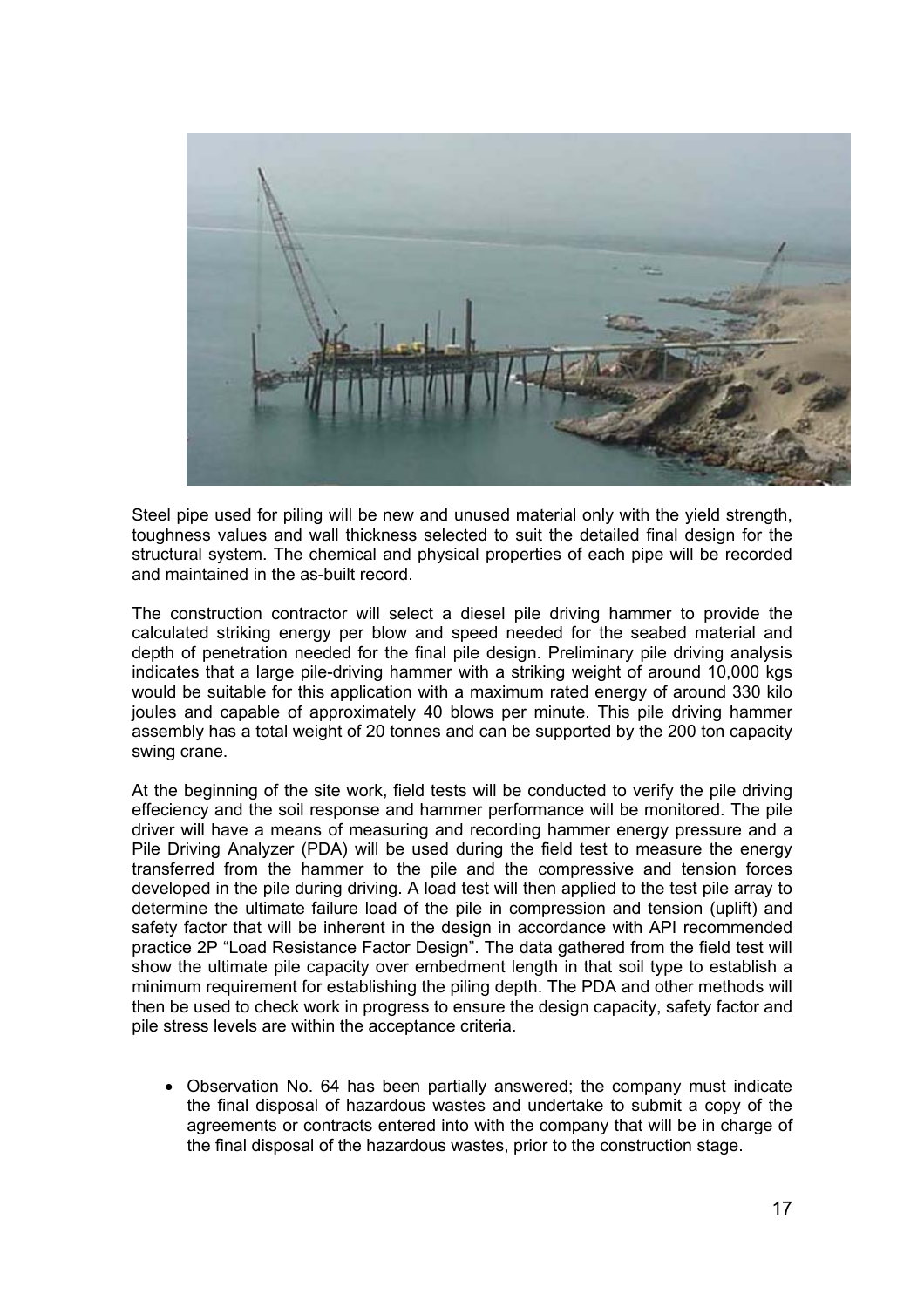Response: PERU LNG commits to submit copies of the agreements, as well as supporting documentation and approvals by the appropriate authority, for the management and disposal of hazardous wastes prior to their disposal.

• Observation No. 66 has been partially answered; the company must undertake to submit the Contingency Plan and the Risk Analysis Study before staring the operations stage as part of the EIA submitted. Take into account the operational and maintenance measures in the event of the occurrence of propane and LNG leaks in the 07 hypothetical failure scenarios mentioned.

Response: PERU LNG commits to provide a Contingency Plan and the Risk Analysis Study prior to commencing operations.

• Observation No. 68 has been partially answered; the company must undertake to submit the water supply source for the hydrostatic tests and the Specific Management Plan, before starting the construction stage of the project.

Response: PERU LNG commits to submit this information prior to the hydrostatic testing being performed.

- Observation No. 76 has been partially answered; the company must undertake to:
	- o Submit to the DGAA of the MEM the periodic environmental evaluation to dredge the canal, which must include the physical and chemical characterization of the marine soil for purposes of making the respective evaluation.

Response: PERU LNG will sample marine sediment that accumulates in the dredged channel and identify its size distribution, test for hydrocarbon content, chemical characterization including metals (arsenic, cadmium, copper, chromium, mercury, lead, zinc, nickel). PERU LNG will provide this information to DGAA.

• Observation No. 77 has been partially answered; the company must submit the general guidelines of the closure plan together with its post-closure monitoring program related to the final disposal area. It must be submitted before starting the project's operations stage.

Response: PERU LNG commits to submit the general guidelines for closure and post closure monitoring of the disposal area as approved by DICAPI prior to the commencing operations.

• Observation No. 78 has been partially answered; the company must undertake to submit an Environmental Impact Assessment for the exploitation of the quarry, also, include a quarry Selection Study before starting the project's construction phase.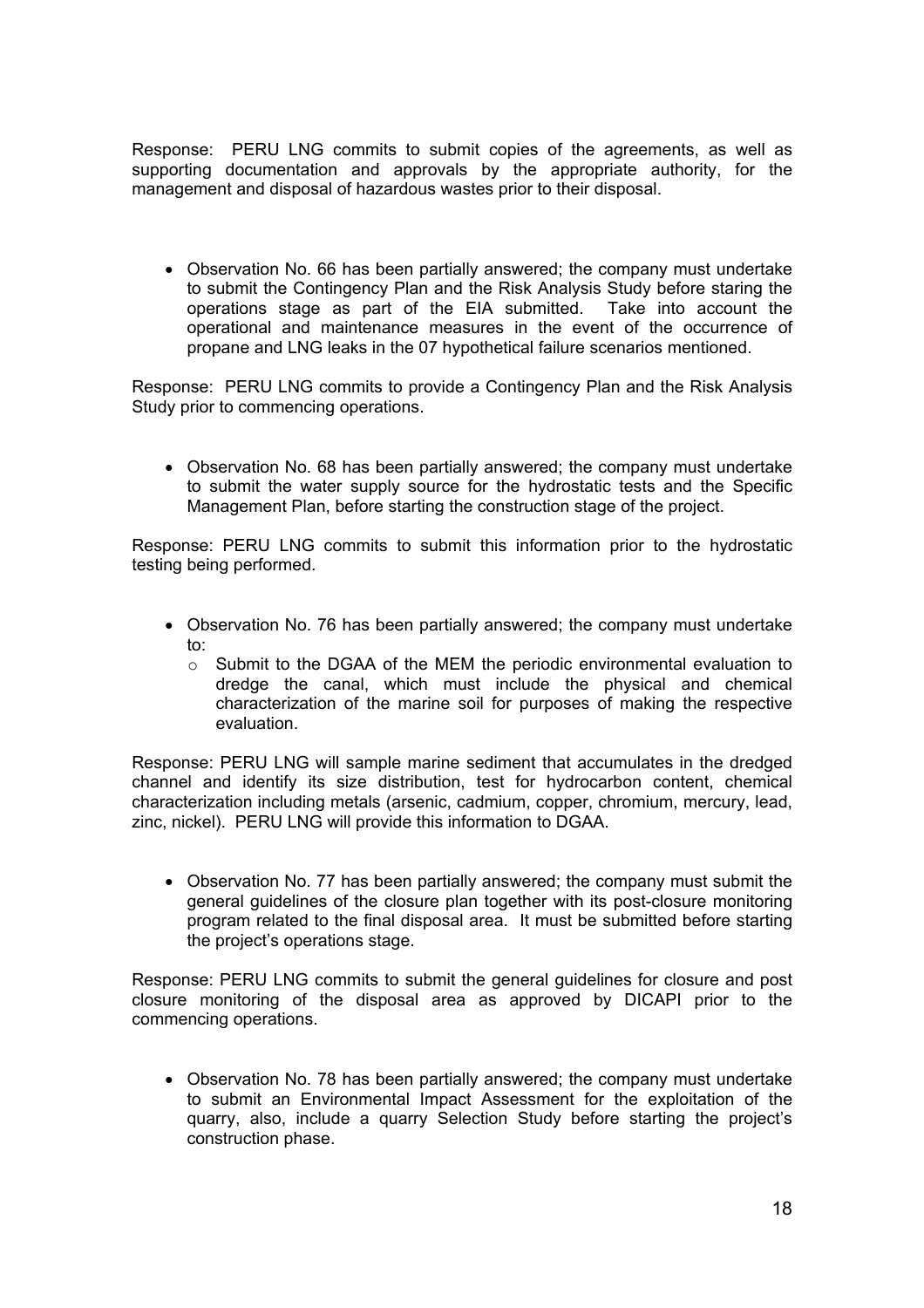Response: PERU LNG commits to submit to DGAA an Environmental Impact Assessment including a Quarry Selection Study to DGAA on any new quarry to be developed to supply material for the breakwater prior to commencing construction of the breakwater. If an existing quarry is selected to supply material for the breakwater, that site will already have been approved by DGAA. Also, see response to Observation 19.2.

• Observation No. 82 has been partially answered; the company must include complete the marine monitoring points in the breakwater area.

Response: Module SO-4 of Chapter V "Monitoring of the Marine Ecosystem" is designed to monitor inter-tidal and sub-tidal communities during PLNG operations; biological monitoring of the breakwater will be included to determine species colonization and ecosystem formation within and around the breakwater.

The following methodology for biological monitoring at the breakwater is proposed:

- Epi-benthic communities will be monitored by placing three transect lines at each structure face (landward, seaward, south face and north face). Transect lines on each face will be located at center and towards each of the corners of the breakwater. See attachment 82. All levels from top to bottom of the breakwater (supra-tidal, inter-tidal and sub-tidal) will be covered by the transect survey. The transect survey will consist of a reconnaissance conducted by a biologist over a 10 m wide strip centered on the transect line. Quadrant sampling will be undertaken based on a 1 x 1 m quadrant where all organisms will be collected for further laboratory identification; these quadrants will be placed randomly at four locations on each zone: Supra-tidal, inter-tidal and sub-tidal on each of the twelve transect strip.
- Plankton communities will be surveyed using phytoplanckton and zooplanckton nets throughout the water column. Samples will be collected adjacent to epi-benthic transect locations.
- A survey of fish will be conducted by a knowledgeable marine biologist diver to determine species and number of individuals. The survey will be undertaken adjacent to the transect lines for a period of around 30 minutes per transect.
- A survey of birds will be made to determine species and number of individuals on top of the breakwater. The survey will be conducted by a bird specialist positioned on a boat during a complete day at the same time the marine transect surveys are conducted.
- During breakwater transect surveys the following oceanographic and physicochemical parameters and samples will be taken:
	- o Temperature, salinity and current direction and velocity;
	- o DO, pH, TSS, Transparency (Sechi Disk), Total and Organic Nitrogen, Total Phosphorus and Sulfates.
- All biological data will be analyzed according to the following indices: Species Richness, Relative Density and Abundance, Relative Biomass, Shannon and Wiener Diversity and Pielou Evenness.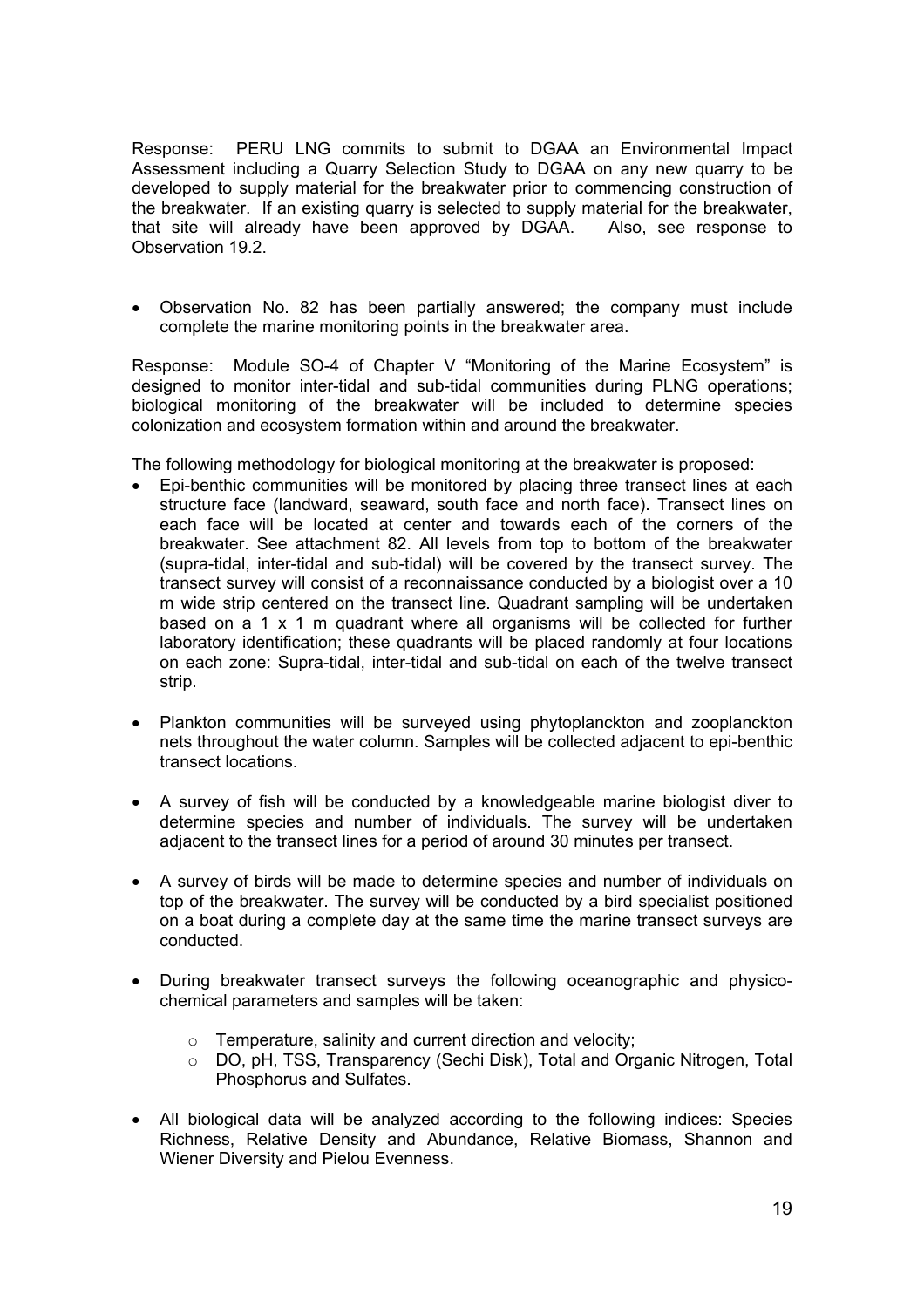- Monitoring campaigns will be conducted during Autumn (June) and Spring (October) for baseline data continuity.
	- Observation No. 84 item "2" has been partially answered; the company must undertake to submit the personnel Training Program to identify garbage cans or deposits by colors to systematically select the different wastes, before the start of the project's construction stage.

Response: PERU LNG commits to file, before the commencement of the construction stage, a Personnel Training Program on the identification of waste drums or containers by color, to systematically select the different wastes generated by the Project. This training will form part of the workers' induction process.

• Observation No. 84 item "3" has been partially answered; the company must undertake to submit copies of the agreements entered into with the companies that will be in charge of the collection, transportation and final disposal of the different wastes that will be produced during the project's construction and operations stage, before starting the project's construction stage.

Response: PERU LNG commits to submit the agreements entered into with companies that are contracted to perform these services. These agreements will be submitted to DGAA prior to any specified work being performed.

• Observation No. 85 has been partially answered; the company must explain how the construction contractor will provide a potable water system with sufficient water for the highest peak of the construction stage.

Response: The construction contractor will be benefit during second year of construction by Desalinization Plant built during the first year of construction. This plant would provide desalinized water to a rate of 30 cubic meters per hour and construction contractor would provide a potability system to guaranty drinkable water to World Health Organization standards (WHO 2003, Domestic Water Quantity, Service Level and Health, a copy of this document is attached for reference as attachment 85). As per World Health Organization Standards it is estimated that 100 Liters per day will be sufficient to cover all needs for a person. It is estimated that the peak of construction would require around 3000 people at second half of the second year; this peak of construction as per WHO standard would require 12,5 cubic meters per hour; this volume represents 41 % of design estimated for desalinize water from projected Desalinization Plant.

• Observation No. 116 has been partially answered; the company must indicate the final disposal of solid wastes from the Hydrocarbon Storage Tank.

Response: The inlet separator will not receive any solid wastes. It is designed to receive and separate liquid hydrocarbons from natural gas (methane). The liquid hydrocarbons will be collected for disposal or recycling. Other tanks such as gasoline,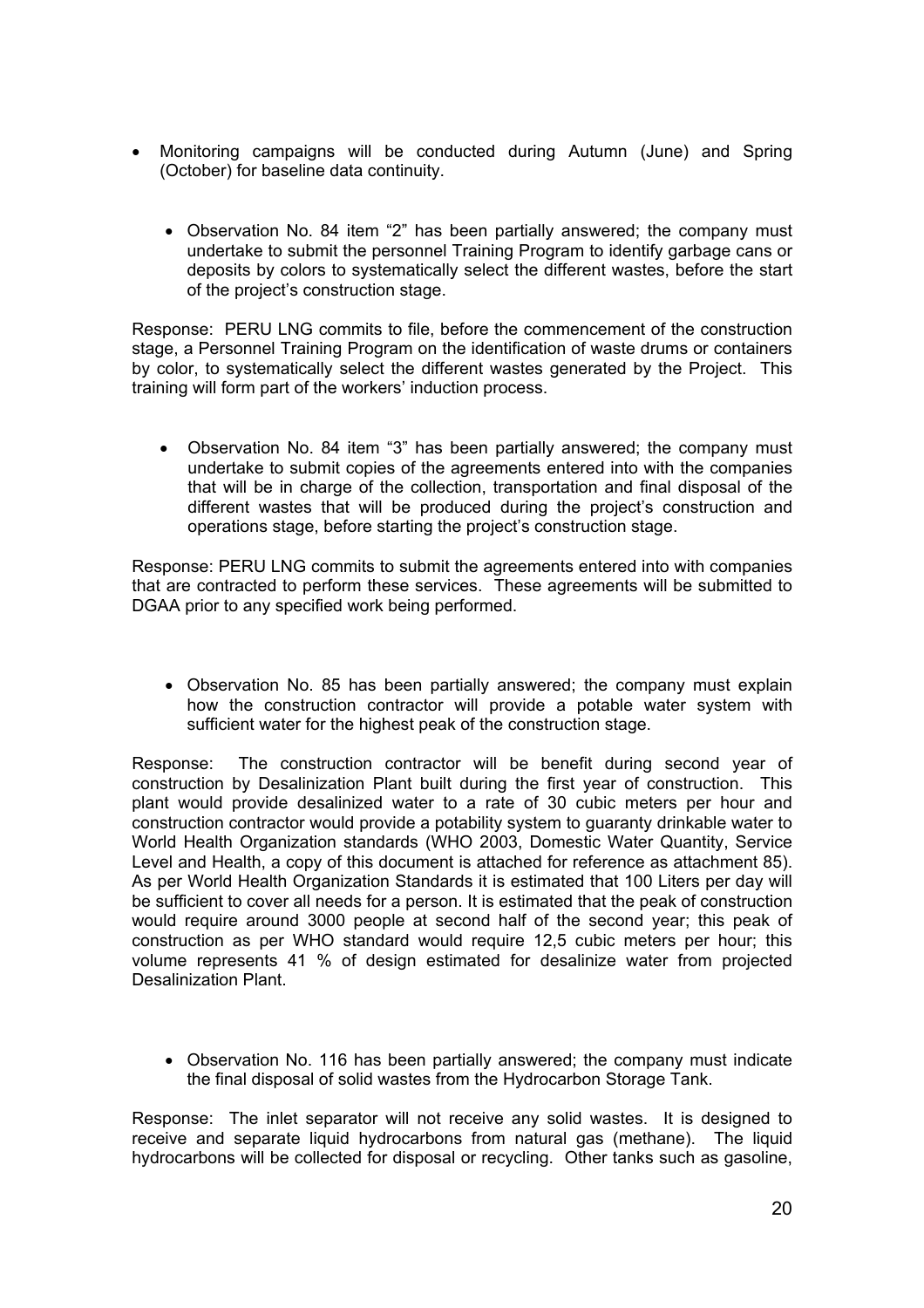diesel, lubricating oil, heating oil and liquid natural gas are refined products and do not receive solid wastes from the process or distributor. Recycling or reclamation of any hydrocarbon-bearing solids from tanks will be given preference over disposal, unless the material cannot be safely recycled or reclaimed on-site or by an approved facility. Disposal methods and facilities will depend on the properties of the waste

• Observation No. 118 has been partially answered; the company must undertake to take this type of waste outside Peru; furthermore, it must submit the agreement or contract entered into with the company in charge of final disposal.

Response: Peru LNG commits to send spent carbon from the heavy metal guard bed out of Peru to Pryor, Oklahoma, USA for regeneration or disposal. Attached is information on the proposed company to provide this service, Norit Americas Inc. Also attached is a typical form required to initiate the process of regeneration. Peru LNG commits to submit a copy of the contract with this company prior to beginning operations. A contract for regeneration is not possible until the material is actually purchased.

• Observation No. 120, item "a" has been partially answered; the company must submit an estimated summary of the equipment for the operations stage.

Response: Attachment 120a is an estimated summary list of equipment for the operations stage.

• Observation No. 123 has been partially answered; the company must indicate which species of benthos identified could be most susceptible to the effect or accumulation of metals (mainly arsenic, cadmium and lead).

Response: According to baseline studies conducted during this EIA, the predominant habitat conditions found at Playa Melchorita is of a sandy beach where large populations of "filter bivalves" is predominant. These species are available at the area all year around and have the ability of filtering, the following species identified during EIA studies are recommended to monitor the effect or accumulation of metals:

*Donax marincovichi* (Mollusca) known also as Concha Mariposa; *Emerita analoga* (Crustacea) known also as "muy muy"; and

*Excirolana braziliensis* (Crustacea)

Other species utilized in Peru for monitoring of metal accumulation or effects on benthonic species are *Thais chocolate* (Caracol Negro) and *Argopecten purpuratus* (Concha de Abanico); these species have the same characteristics of the above mentioned (availability all year around and filtering ability), but they are simply not available at habitat conditions encountered in Playa Melchorita. Some studies on these species where conducted between 1997 and 2000 at Ferrol, Callao and Pisco bays.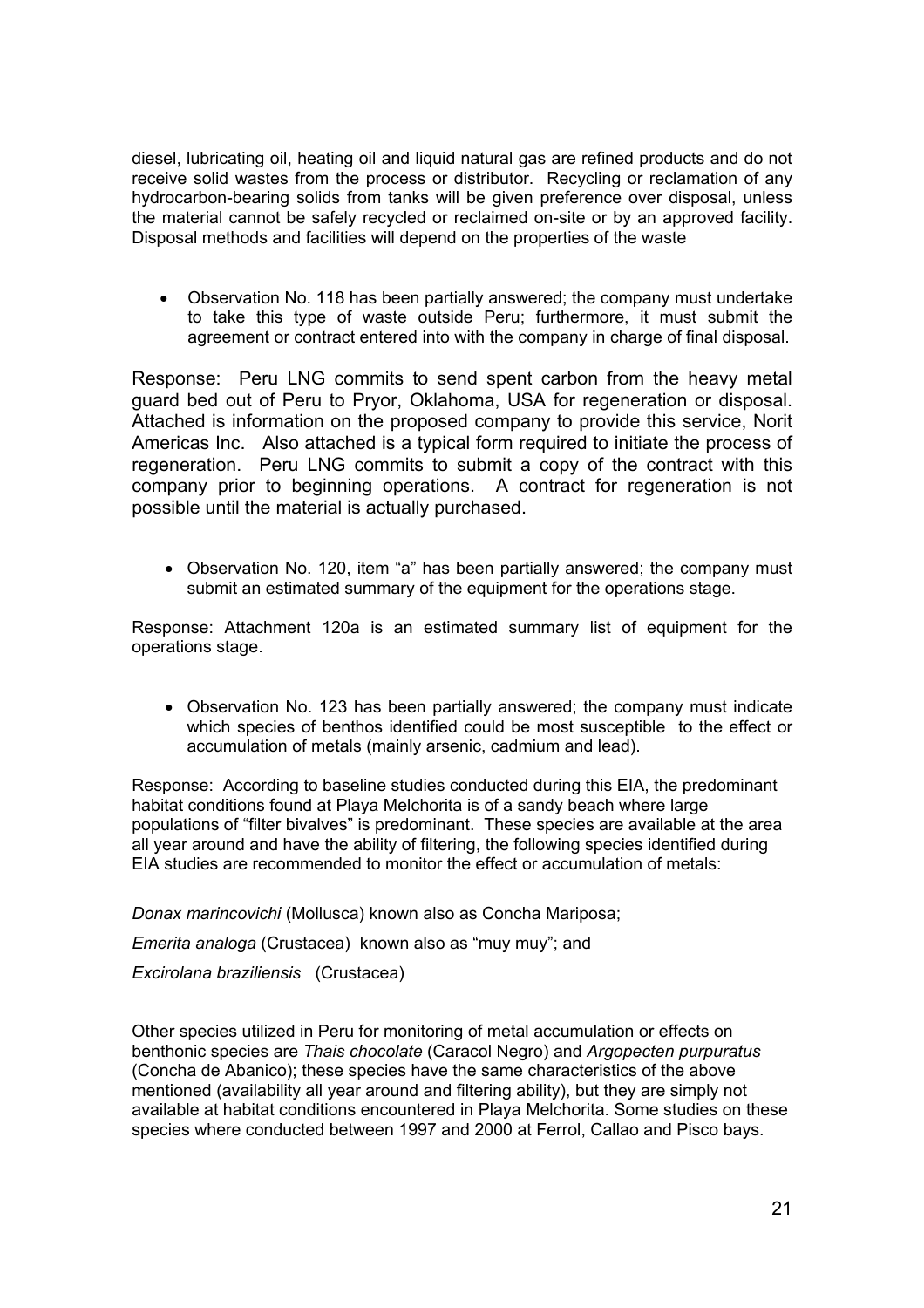• Observation No. 128 has been partially answered; the company must undertake to submit the Landscape Study to allow reducing the visibility of the Plan, before the operations stage.

Response: PERU LNG will perform a Landscape Study and commits to submit it to the DGAA prior to beginning the operations stage.

• Observation No. 131 has been partially answered; the company must submit the mechanism of the cathodic protection system to be used, also attaching the design drawings of the system, before the construction stage.

Response: The Cathodic Protection system will protect steel structures that are in contact with the seawater in the event that there are any scratches or other damage to the anti-corrosion coating that is applied on the steel. Corrosion of any bare uncoated steel will normally occur by mechanism of galvanic action whereby a very small electric current flows from the steel through the seawater to another area with lower galvanic potential. This small electric current that leaves the steel surface carries iron ions with it that can cause pitting (metal loss) of the exposed steel surface over time. A Cathodic Protection system will stop this normal galvanic action that causes iron ions to flow from the steel structure through the water as the electrolyte by reversing the direction of this natural current flow and preventing metal loss on areas of exposed steel. An anode with a galvanic potential higher than the steel is used to protect the steel (the cathode). In seawater, an alloy of Aluminum and Zinc is used as the anode to protect steel similar to the way zinc anodes are attached to ships rudders and undersides to protect the ships propeller.

Blocks of this aluminum-zinc alloy will be supported by clamps or brackets on the underwater steel structures and grounded to the steel structure by an insulated connecting cable complete the circuit and impress an electric current from the seawater or seabed to the steel through any gaps in the corrosion coating to prevent metal loss. The anodes are selected for a design life of 30 years and can be replaced if needed. PERU LNG commits to provide details of the design with sizes, locations and other details of the Cathodic Protection system prior to the construction of these cathodic protections facilities.

• Observation No. 132 has been partially answered; the company must indicate what type of lining the steel piles will have and also submit the physical and chemical properties of the lining to be used

Response: The exterior of the steel piles will be coated with a durable system that will be both abrasion and corrosion resistant for long-term use. The coating system will have physical strength and toughness to withstand the transportation and handling of the pipes to the site, the installation in the seabottom during pile driving and the abrasion in the "splash zone" during the long-term operating phase of the project. The corrosion resistant feature requires an excellent bond to the steel surface, chemical resistance to the seawater and long-term integrity from aging or deterioration of the physical properties. Cathodic protection is also applied as described in the response to Observation No. 131.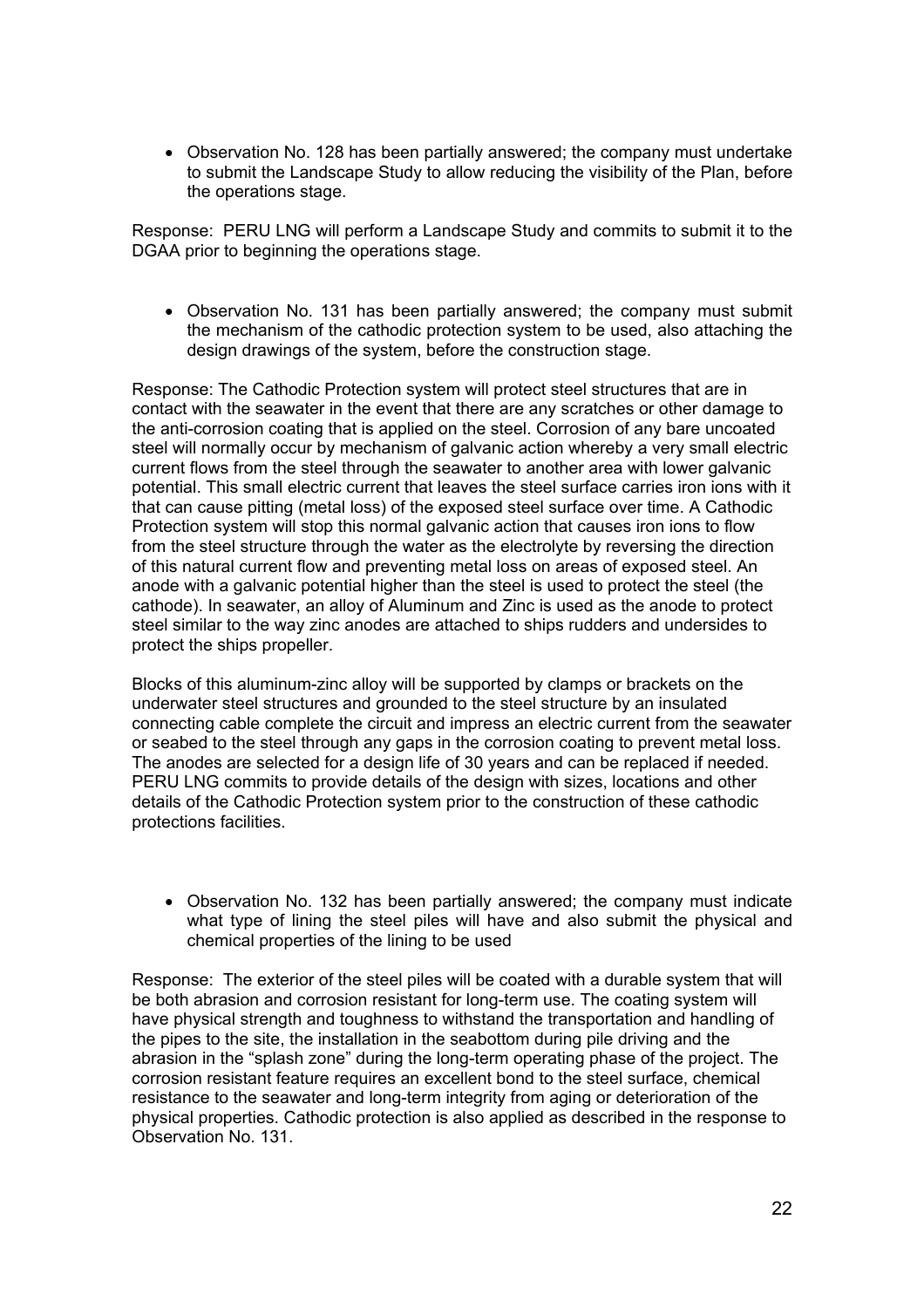The product typically used for this application with well-proven performance is a twopart coal tar epoxy. It is applied to the pipe in a land based shop under controlled conditions with at least two relatively thick layers of 250 microns (250 x E6 m.) each and is cured to a hard finish before use.

These two-part epoxy coating systems are environmentally friendly and contain no biocides and are nontoxic. The typical system as planned for use by Peru LNG is described in the International Paint product sheet for Intertuf 548 Coal Tar Epoxy provided as Attachment No. 132. The system is recommended for many applications including the lining of ballast tanks and also certified for use in applications that are in contact with food such as transportation of grain cargo by NOHA (Newcastle Occupational Health Association).

• Observation No. 142 has been partially answered; the company must characterize the oceanic cell of the site in order to rule out the resuspension of sediments resulting from the dredging, increasing the total suspended solids index or turbidity.

Response: As presented in Section 2.6.3 of Chapter III, the sediments of the study area have been characterized to contain 15% to 30% of fine materials. This fine material has the ability to be eroded from the sea bottom if water velocity reaches more than 20 cm/s. Current speed measurements conducted during the EIA baseline study indicate that water currents with such speed occur naturally in the project area. Information provided in Section 3.2.2.2 of Chapter III, indicates that during the spring sampling event, bottom currents reached 21.5 cm/s from the southeast. During the autumn sampling event, bottom current velocities ranged from 4.19 cm/s to 15.69 cm/s from the northwest direction. Surface water currents were observed with a speed of 22.3 cm/s during the spring and 20.42 cm/s during autumn. Considering the sediment characteristics, sea bottom and surface water current speeds and directions and the proposed dredging method to be implemented during construction of the navigation channel, a dispersed plume of sediment is anticipated to travel approximately 500m from disturbed areas in a northwesterly direction for most of the project period. Although a change in current direction to the Southeast is expected during short periods of the year, similar dispersion distances are anticipated. The distribution of sediment particles in the water column are expected to remain predominantly between mid to bottom water levels and are not likely to reach the water surface due to the characteristics of sediment particles encountered in the study area.

Calculation of distance potentially traveled by the turbidity plume has been obtained by utilizing Stokes Law where the velocity of a traveling silt particle is obtained by using the following constant:  $v = 8771 d^2$ . Where the size of a particle is estimated to be 0.003 cm then velocity is equal to 0.078 cm/s. If the current speed in any direction increases to 30 cm/s at the bottom water level, then the distance traveled by the particles in suspension (turbidity) is around 586 m.

To characterize the oceanic cell, as graphically represented on EIA report Volume 1, Chapter III section 3.2.2 (see figures 3-19 and 3-23) the meridional component V and the zonal component U where calculated according to the following formula:

 $V = -ff^*cos$  (dd) U= -ff\* sin (dd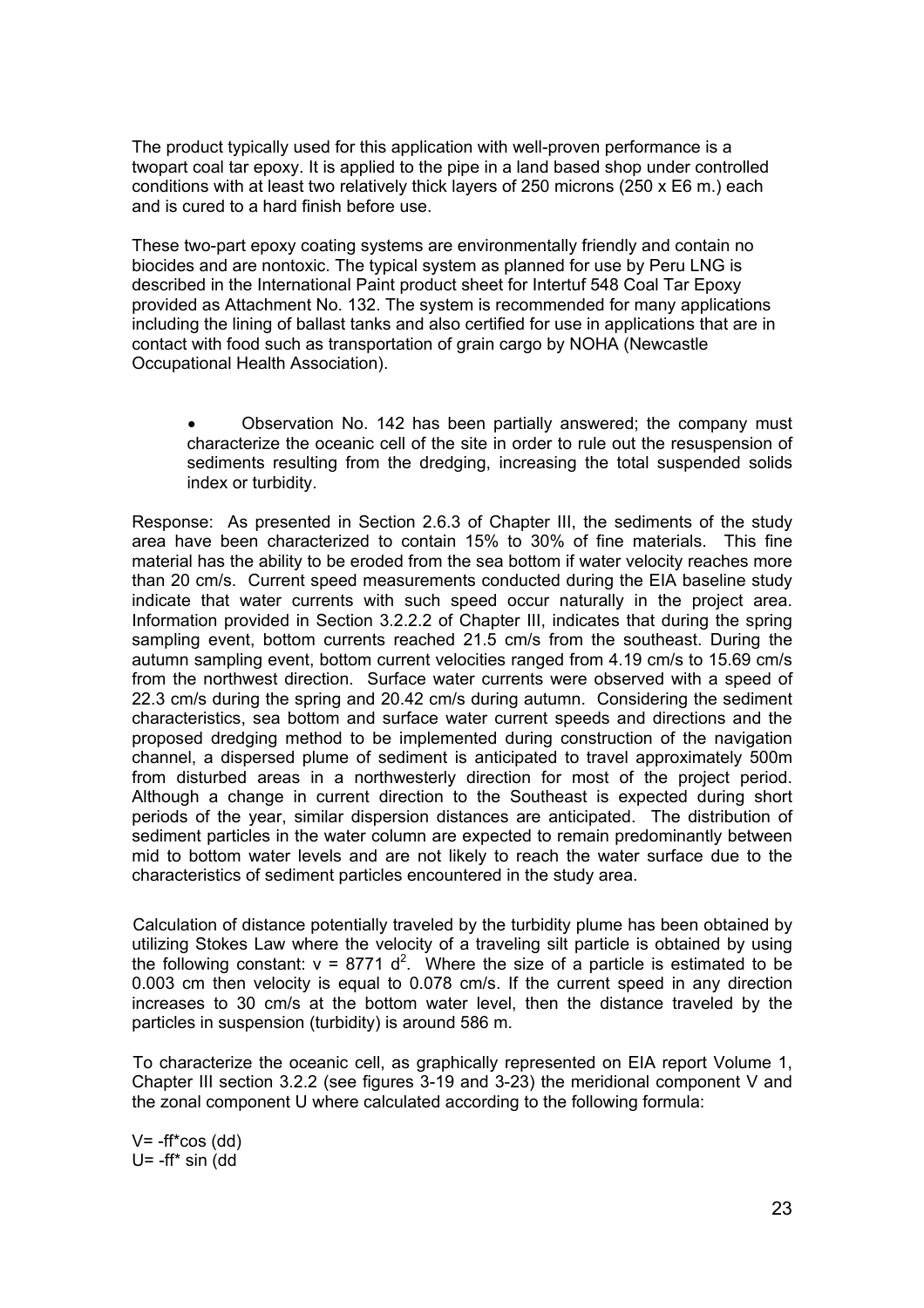Where ff is the current speed and dd is the direction of the current registered during the baseline sampling periods (June and September of 2002). A table with this calculation is provided below, where the speed of the transport current can be calculated by using the following formula:  $\emph{f}f = \sqrt{{U}^2+{V}^2}$  . For calculation of transport current only the U and V components of the bottom is considered, since sediment particles would not be able to climb the water column to reach the surface due to the nature of characterized sediments as explained before.

The time for a sediment particle to drop approximately 1.5 m is calculated by using Stokes Law where velocity of a traveling particle is estimated as 0.078 cm/s. Then combining time of sediment particle to drop and the speed of the transport current a calculation of the distance traveled by the particles in suspension is: 200 m (current direction south to north) and 220 m (current direction north to south), which is a lesser distance to the one provided by the first method described above.

As described in Section 3.2.2 of Chapter III, the species and habitat encountered and evaluated during baseline surveys were found to be tolerant of high turbidity levels. Although, there are no referential values defined in Peru for marine species turbidity tolerance, the World Bank indicates that turbidity should be monitored and maintained below 200 mg/L, particularly during critical spawning and other set periods for shellfish (See Environmental, Health and Safety Guidelines for Port and Harbor Facilities by IFC, 1998). Turbidity levels similar to those suggested by the World Bank have been observed at the Port of Callao, where fishing activities are regularly conducted without any relationship observed between high turbidity level and the harvest of fishing species.

However, as indicated in module SM-2 of Chapter V, daily turbidity monitoring will be conducted in the water column on 3 different stations located at 600 m distance from the work area on the north and south boundaries (location of stations on Figure SM-2.1) to help reduce the extent of the sediment plume from the work area. This monitoring program is designed to provide an early warning of increasing turbidity levels above background conditions. If turbidity values are recorded at the monitoring stations above 200 mg/L limit, measures will be taken to impede migration of the sediment plume and to reduce turbidity levels, (e.g., reduction on dredging speed or work stoppage) and avoid migration of the turbidity plume outside the immediate impact area of the project.

| <b>Month</b> | <b>Stations</b> | <b>Current Speed</b> | <b>Current Direction</b> | U         | ۷      |
|--------------|-----------------|----------------------|--------------------------|-----------|--------|
|              |                 | cm/s (ff)            | DEG (dd)                 |           |        |
| June         | T1-17S          | 15.83                | 302                      | $-13.425$ | 8.389  |
| June         | $T1-17F$        | 10.63                | 303                      | $-8.915$  | 5.790  |
| June         | T2-10S          | 22.3                 | 297                      | $-19.869$ | 10.124 |
| June         | $T2-10F$        | 14.3                 | 300                      | $-12.384$ | 7.150  |
| June         | T2-17S          | 4.9                  | 283                      | $-4.774$  | 1.102  |
| June         | $T2-17F$        | 5.33                 | 288                      | $-5.069$  | 1.647  |
| June         | T4-16S          | 4.86                 | 302                      | $-4.122$  | 2.575  |

**Table for calculation of U and V components of Oceanic Cell**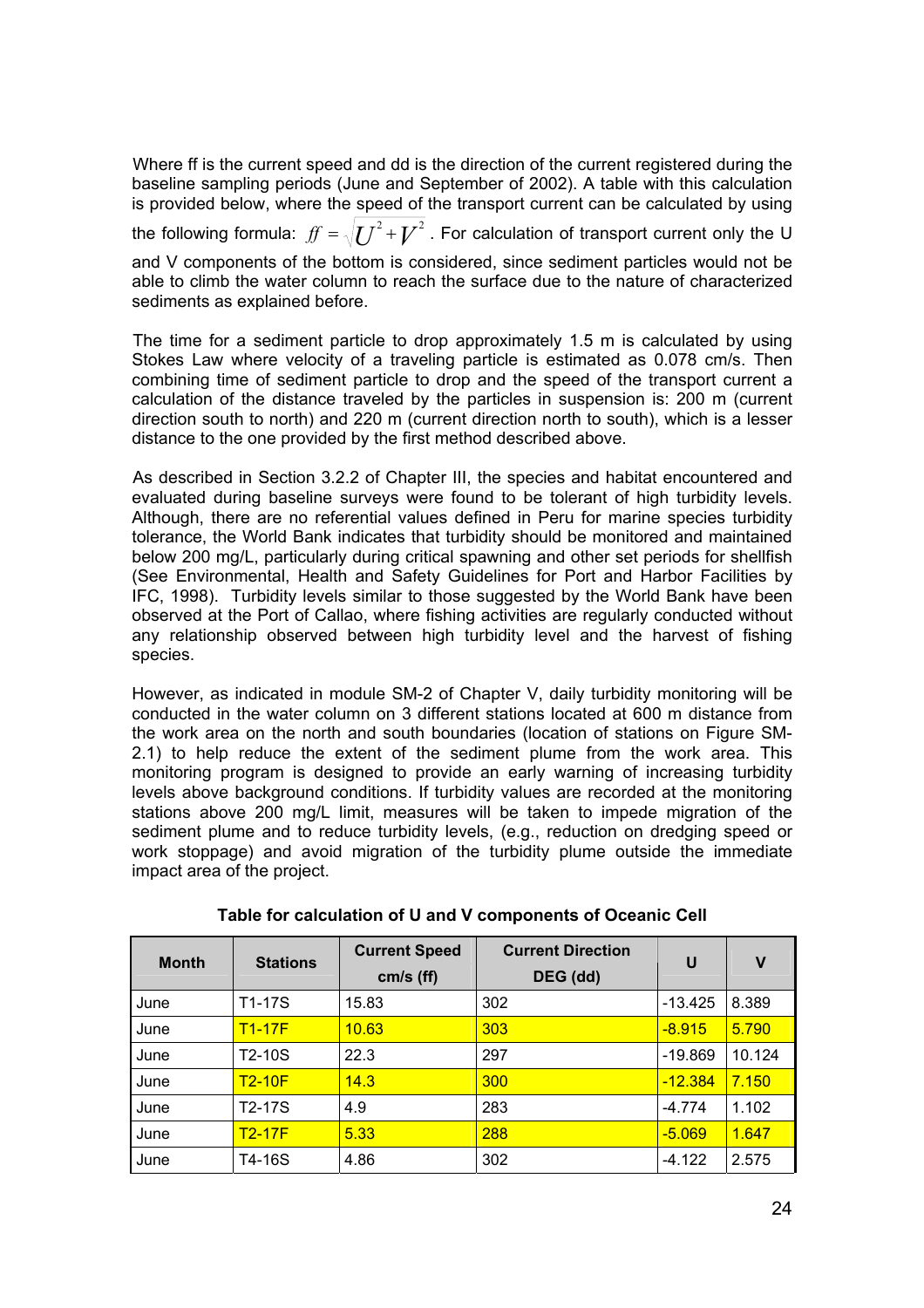| <b>Month</b> | <b>Stations</b> | <b>Current Speed</b>      | <b>Current Direction</b> | U         | $\mathbf v$ |
|--------------|-----------------|---------------------------|--------------------------|-----------|-------------|
|              |                 | cm/s (ff)                 | DEG (dd)                 |           |             |
| June         | <b>T4-16F</b>   | 8.78                      | 260                      | $-8.647$  | $-1.525$    |
| June         | T5-10S          | 19.75                     | 274                      | $-19.702$ | 1.378       |
| June         | <b>T5-10F</b>   | 15.69                     | 319                      | $-10.294$ | 11.841      |
| June         | <b>T7-6S</b>    | 20.42                     | 273                      | $-20.392$ | 1.069       |
| June         | <b>T7-6F</b>    | 9.94                      | 291                      | $-9.280$  | 3.562       |
|              |                 |                           | <b>Average F</b>         | $-9.098$  | 4.744       |
|              |                 |                           | Avg Speed F (cm/s)       | 10.2607   |             |
|              |                 |                           | Distance (m)             | 200.495   |             |
| September    | <b>T1-6S</b>    | 13.69                     | 121                      | 11.735    | $-7.051$    |
| September    | $T1-6F$         | 6.19                      | 119                      | 5.414     | $-3.001$    |
| September    | T1-17S          | 13.23                     | 175                      | 1.153     | $-13.180$   |
| September    | <b>T1-17F</b>   | 18.27                     | 158                      | 6.844     | $-16.940$   |
| September    | T3-12S          | 23.51                     | 131                      | 17.743    | $-15.424$   |
| September    | <b>T3-12F</b>   | 47.23                     | 273                      | $-47.165$ | 2.472       |
| September    | T4-6S           | 12.47                     | 176                      | 0.870     | $-12.440$   |
| September    | $T4-6F$         | 18.34                     | 131                      | 13.841    | $-12.032$   |
| September    | T4-17S          | 30.19                     | 122                      | 25.603    | $-15.998$   |
| September    | <b>T4-17F</b>   | 16.21                     | 150                      | 8.105     | $-14.038$   |
| September    | T5-12S          | 36                        | 137                      | 24.552    | $-26.329$   |
| September    | $T5-12F$        | 31                        | 130                      | 23.747    | $-19.926$   |
| September    | T6-16S          | 28                        | 126                      | 22.652    | $-16.458$   |
| September    | <b>T6-16F</b>   | 21                        | 158                      | 7.867     | $-19.471$   |
| September    | T8-6S           | 9                         | 93                       | 8.988     | $-0.471$    |
| September    | <b>T8-6F</b>    | 10                        | 106                      | 9.613     | $-2.756$    |
|              |                 |                           | <b>Average F</b>         | 3.533     | $-10.712$   |
|              |                 | <b>Avg Speed F (cm/s)</b> | 11.2793                  |           |             |
|              |                 |                           | Distance (m)             | 220.397   |             |

*Note: S= Water Surface and F= Water Bottom*

• Observation No. 147 has been partially answered; the company must provide the physical and chemical properties of biocide paint.

Response: Peru LNG has committed LNG carriers that are loaded at the export terminal will not use organotin (TBT) based products in accordance with the International Maritime Organization (IMO) Convention of 2001 (IMO document AFS/CONF/26).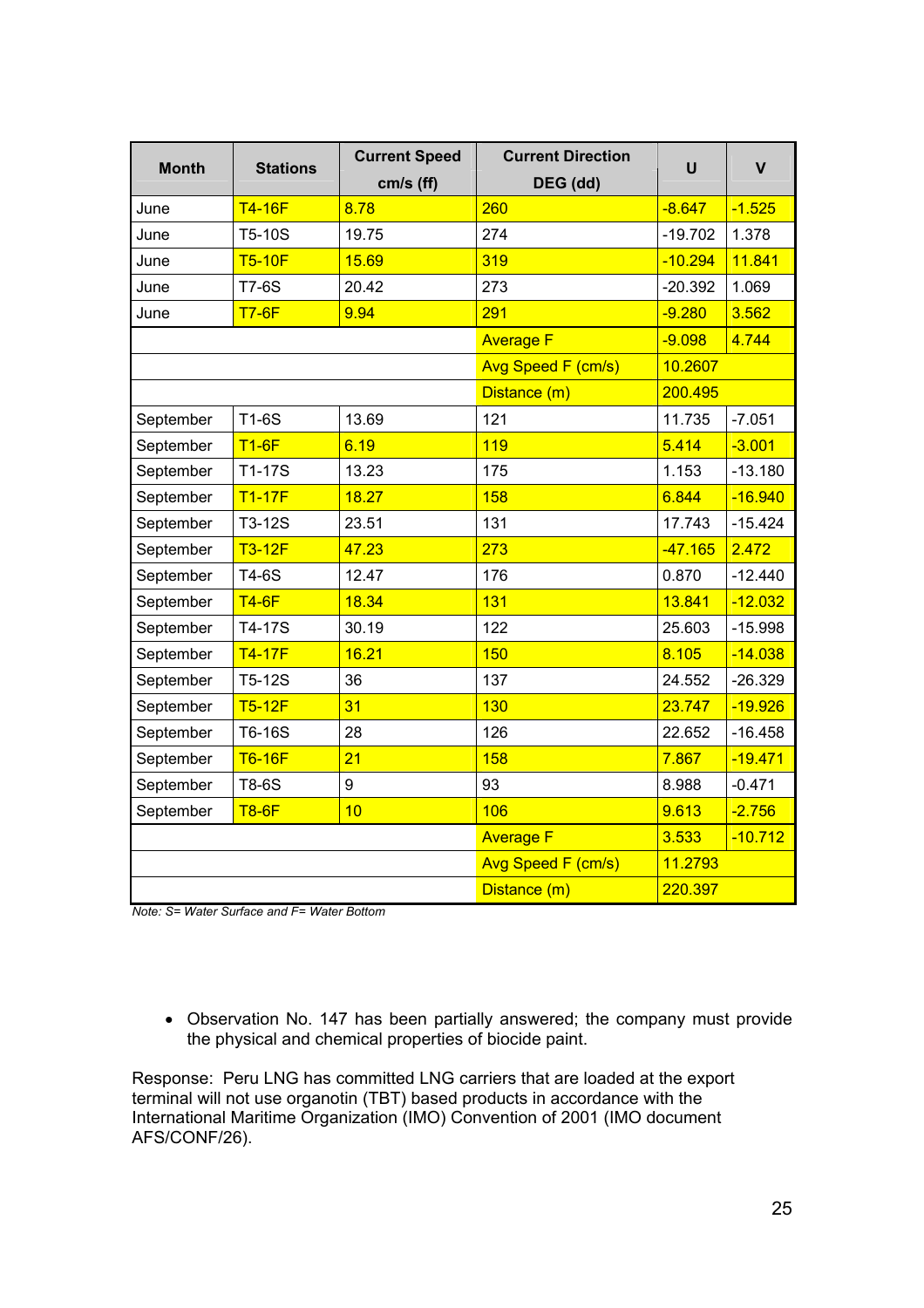Peru LNG has made a tentative selection of a product that will provide optimum overall environmental performance from the Hempel Company. The product data sheet for Hempel's Antifouling Globic 81900 tin-free product is provided as attachment 147. This antifouling paint system does not contain organotin compounds acting as biocides, but uses cuprous oxide as a bioactive mixture that controls hard fouling with barnacles, etc and has a half-life of one hour (degrades by more than 50% in one hour). This product does not contain tin and is considered optimum because the coating system:

- has a high solids ratio meaning that the VOC's released at the shipyard during coating installation is less than other products,
- is a very good antifouling system that maintains a low flow resistance that reduced ship's fuel consumption thus reducing C02 and SO2 emissions,
- has a controlled polishing and rate of releasing the antifouling agent and
- the antifouling agent is not expected to have a measurable impact on water quality and marine organisms.
- has a five-year service life.
- Observation No. 149 has been partially answered; the company must have an HSE responsible person to oversee compliance with the commitments undertaken in the EIA, and to coordinate with the contractor, keeling a daily report of all activities performed.

Response: Peru LNG will have an HSE person to oversee compliance with commitments and to co-ordinate all HSE functions for construction and operations.

• Observation No. 156 has been partially answered; the company must submit the authorization for the transportation and storage of hazardous wastes issued by DIGESA.

Response: PERU LNG will obtain authorization from DIGESA for the transportation and/or storage of hazardous wastes and commits to submit a copy of the authorization to DGAA prior to any storage or transportation activities.

• Observation No. 159 has been partially answered; the company must undertake to submit the environmental insurance for the closure of its operations.

Response: PERU LNG commits to establish a fund to provide for the closure of operations as indicated in the original response to Observation No. 48.

• Observation No. 167 has been partially answered; the company must undertake to submit the Water Area Concessions before starting the project's construction stage.

Response: PERU LNG commits to file a copy of the Resolution that authorized the Aquatic Concession before starting the Project construction stage in the marine environment.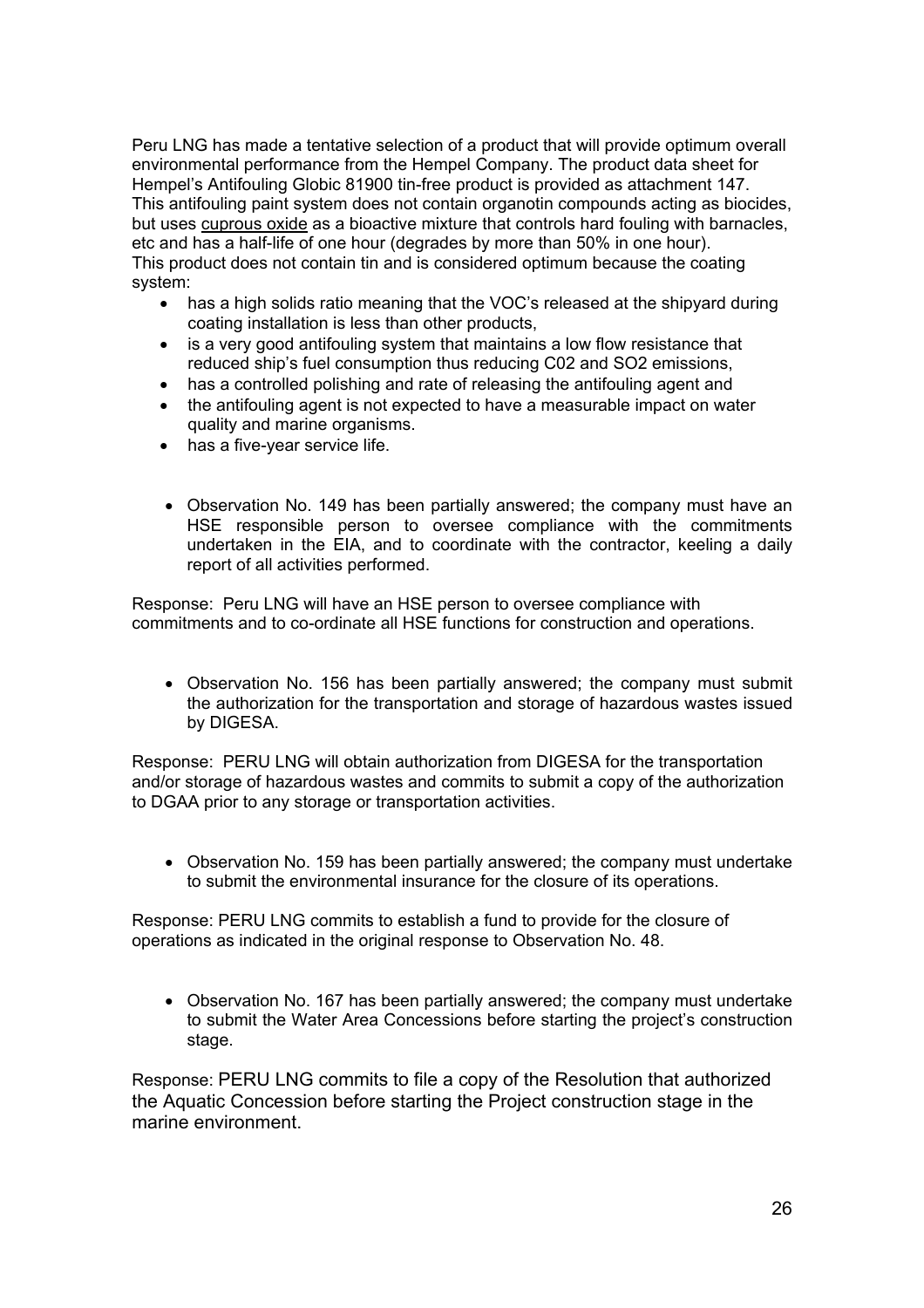• Observation No. 169 has been partially answered; the company must undertake to submit supporting documents issued by the General Hydrography and Navigation Bureau of the Navy, to consider in the national cartographic plan the inclusion of a portulane for said area, before starting the construction stage.

Response: PERU LNG commits to file, before the commencement of the Project construction stage in the marine environment, a copy of the documents that support the inclusion of a "portolan" (in Spanish = special map in the sea) of the zone by the Bureau of Hydrography and Navigation.

• Observation No. 175 has been partially answered; the company must undertake to submit the program to monitor turbidity, water quality, marine sediments and marine ecosystem of the nine monitoring points located in the dredging canal, before starting the project's operations stage. Furthermore, the two additional monitoring points should be included in a georeferenced map.

Response: PERU LNG commits to submit the monitoring program prior to starting operations. The revised map is provided in Attachment 175a.

As indicated in our previous response Peru LNG S.R.L. agrees to add two new seawater sampling points to be located in the navigation channel to monitor results of tug and tanker activity. Location of this sampling points and UTM coordinates are provided in the attached map.

According to the monitoring program provided at the Environmental Management Plan in the EIA report Volume 1, Chapter V, PERU LNG S.R.L would conduct the following monitoring tasks during operation stage of the project:

1. During dredging maintenance activities turbidity monitoring will be conducted to guaranty control of increasing turbidity during this activity as specify also for the construction of the navigation channel (See module AO-2 "Maintenance Activities"). Total Suspended Solids (TSS) and Total Dissolved Solids (TDS) will be also monitor during monitoring of the water quality described below.

2. Water quality monitoring on this 2 new located sampling points at the navigation channel will be conducted on the water column every 3 months and samples taken will be analyzed according to the parameters listed at Table SO-2.4 (See module SO-2 "Water Quality Monitoring")

3. Marine sediment monitoring on this 2 new located sampling points at the navigation channel will be conducted two times during a year (at spring and autumn seasons as conducted during baseline studies) and samples taken will be analyzed according to the parameters listed at Table SO-3.1 (See module SO-3 "Marine Sediment Monitoring").

Before maintenance activities of the navigation channel (every 4 to 5 years as per previous response to observation No xxx) all material to be remove from this channel will be characterize (physical and chemical) to evaluate contamination on the material and methods for final disposal (See module SO-2 "Maintenance Activities").